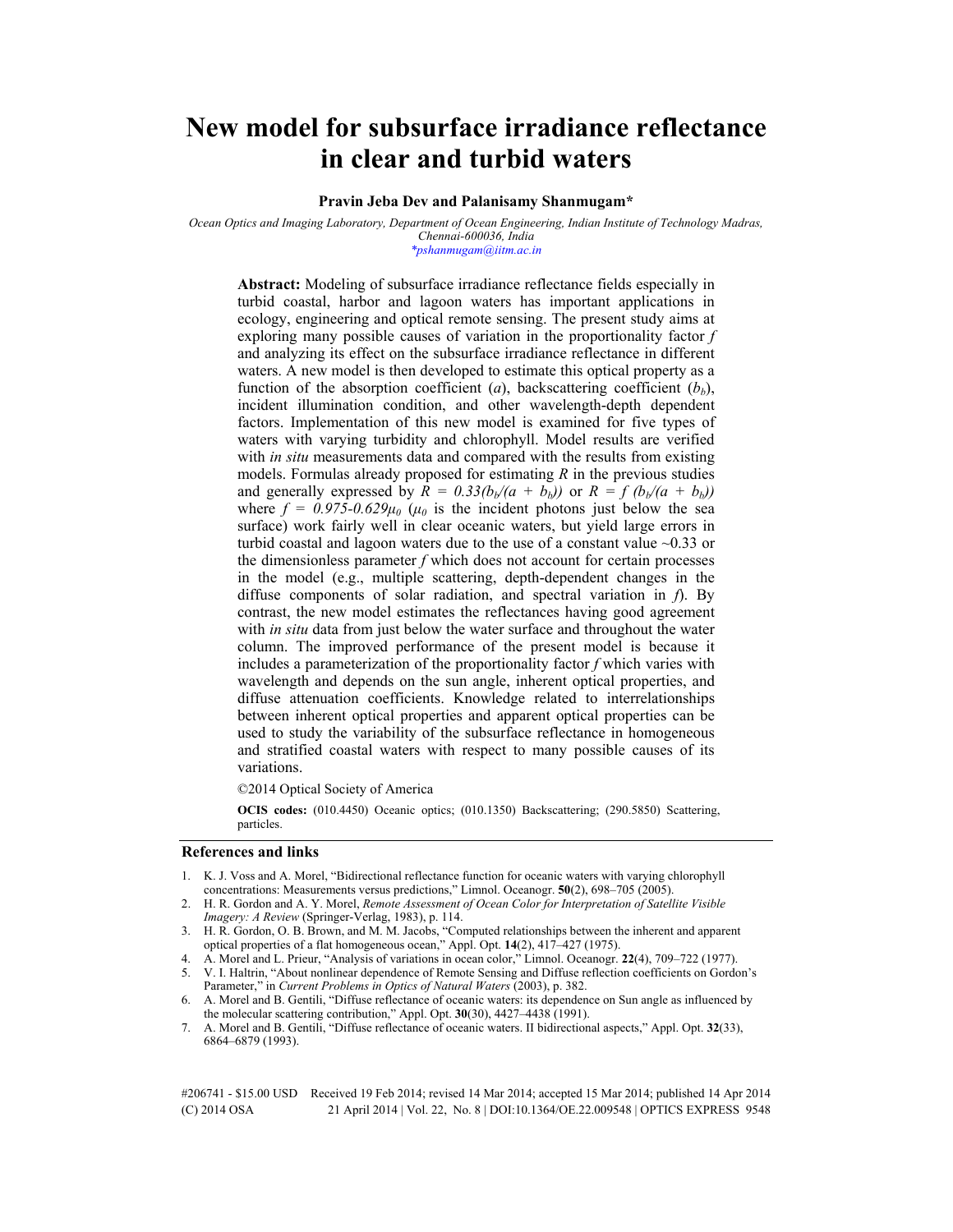- 8. A. Morel and B. Gentili, "Diffuse reflectance of oceanic waters. III. implication of bidirectionality for the remote-sensing problem," Appl. Opt. **35**(24), 4850–4862 (1996).
- 9. A. Morel, D. Antoine, and B. Gentili, "Bidirectional reflectance of oceanic waters: accounting for Raman emission and varying particle scattering phase function," Appl. Opt. **41**(30), 6289–6306 (2002).
- 10. J. T. O. Kirk, "Dependence of relationship between inherent and apparent optical properties of water on solar altitude," Limnol. Oceanogr. **29**(2), 350–356 (1984).
- 11. H. R. Gordon, "Dependence of the diffuse reflectance of natural waters on the sun angle," Limnol. Oceanogr. **34**(8), 1484–1489 (1989).
- 12. S. Sathyendranath and T. Platt, "Analytic model of ocean color," Appl. Opt. **36**(12), 2620–2629 (1997).
- 13. W. S. Pegau and J. R. V. Zaneveld, "Temperature-dependent absorption of water in the red and near-infrared portions of the spectrum," Limnol. Oceanogr. **38**(1), 188–192 (1993).
- 14. W. S. Pegau, D. Gray, and J. R. Zaneveld, "Absorption and attenuation of visible and near-infrared light in water: dependence on temperature and salinity," Appl. Opt. **36**(24), 6035–6046 (1997).
- 15. J. R. V. Zaneveld, J. C. Kitchen, and C. Moore, "Scattering error correction of reflecting-tube absorption meters," in *Ocean Optics XII* (International Society for Optics and Photonics, 1994), Vol. 26, pp. 44–55.
- 16. R. M. Pope and E. S. Fry, "Absorption spectrum (380–700 nm) of pure water. II. integrating cavity measurements," Appl. Opt. **36**(33), 8710–8723 (1997).
- 17. R. C. Smith and K. S. Baker, "Optical properties of the clearest natural waters (200–800 nm)," Appl. Opt. **20**(2), 177–184 (1981).
- 18. A. Albert and C. Mobley, "An analytical model for subsurface irradiance and remote sensing reflectance in deep and shallow case-2 waters," Opt. Express **11**(22), 2873–2890 (2003).
- 19. T. Hirata and N. K. Højerslev, "Relationship between the irradiance reflectance and inherent optical properties of seawater," J. Geophys. Res. **113**(C3), C03030 (2008).
- 20. C. S. Roesler and E. Boss, "Spectral beam attenuation coefficient retrieved from ocean color inversion," Geophys. Res. Lett. **30**(9), 1468 (2003).
- 21. A. Bricaud, M. Babin, A. Morel, and H. Claustre, "Variability in the chlorophyll-specific absorption coefficients of natural phytoplankton: Analysis and parameterization," J. Geophys. Res. **100**(C7), 13321–13332 (1995).
- 22. S. P. Tiwari and P. Shanmugam, "An evaluation of models for the satellite-estimation of phytoplankton absorption coefficients in coastal / oceanic waters," IEEE J. Sel. Top. Appl. Earth Obs. Remote Sens. **7**(1), 364– 371 (2014).
- 23. D. McKee, M. Chami, I. Brown, V. S. Calzado, D. Doxaran, and A. Cunningham, "Role of measurement uncertainties in observed variability in the spectral backscattering ratio: a case study in mineral-rich coastal waters," Appl. Opt. **48**(24), 4663–4675 (2009).
- 24. V. I. Haltrin, "One-parameter two-term Henyey-Greenstein phase function for light scattering in seawater," Appl. Opt. **41**(6), 1022–1028 (2002).
- 25. D. Stramski, A. Bricaud, and A. Morel, "Modeling the inherent optical properties of the ocean based on the detailed composition of the planktonic community," Appl. Opt. **40**(18), 2929–2945 (2001).
- 26. D. Sun, Y. Li, Q. Wang, H. Lv, C. Le, C. Huang, and S. Gong, "Partitioning particulate scattering and absorption into contributions of phytoplankton and non-algal particles in winter in Lake Taihu (China)," Hydrobiologia **644**(1), 337–349 (2010).
- 27. C. E. Binding, D. G. Bowers, and E. G. Mitchelson-Jacob, "Estimating suspended sediment concentrations from ocean color measurements in moderately turbid waters; the impact of variable particle scattering properties," Remote Sens. Environ. **94**(3), 373–383 (2005).
- 28. D. G. Bowers, C. E. Binding, and K. M. Ellis, "Satellite remote sensing of the geographical distribution of suspended particle size in an energetic shelf sea," Estuar. Coast. Shelf Sci. **73**(3-4), 457–466 (2007).

### **1. Introduction**

Subsurface irradiance reflectance (also referred to as diffuse reflectance, *R*) plays an important role in determining rates of photosynthesis by phytoplankton and microphytes (thus setting limits on the productivity of marine ecosystems), determines the apparent color of the water body which is important for ocean color remote sensing, and influences the range and inherent visual contrast of the submerged object which varies inversely with the irradiance reflectance (thus having great significance for diving and engineering operations and for visual interactions). The quantitative study of irradiance reflectance is therefore extremely important for the above applications. The irradiance reflectance of a water body is defined as an important apparent optical property (AOP) that depends not only on the inherent optical properties (IOPs) of the seawater but also on the parameters of illumination. It is a dimensionless quantity which can be calculated just beneath the sea surface. The irradiance reflectance differs from the remote sensing reflectance  $R_{rs}$  by the bidirectional structure [1]. *R* is used in the theory of ocean color remote sensing to study the nature of the constituents of the seawater [2]. *R* is not the property of the water by itself but also a property of the diffuse light fields which vary with the depth and solar angle.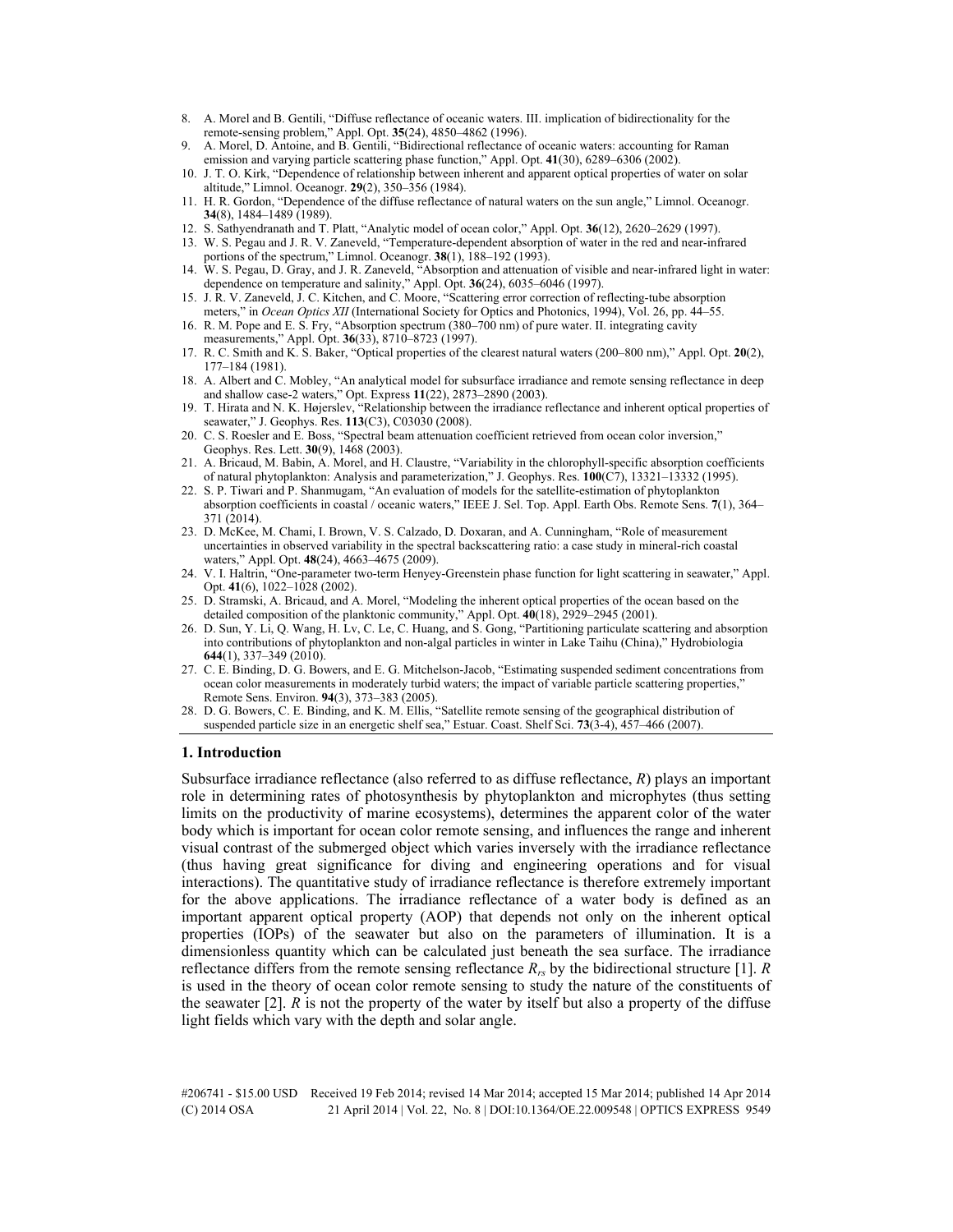Several researchers have developed models for estimating *R* based on the IOPs in the last few decades. Earlier studies on *R* [3,4] showed that the irradiance reflectance can be related to IOPs by a constant  $f = 0.33$  with the Gordon's parameter  $b_b/a$  or  $b_b/(a + b_b)$  [5]. The later parameter is generally consistent with the spectral shape of the irradiance reflectance. However, the *f* factor plays a very important role in the determination of *R* [6–9]. Though the proportionality factor  $f$  is wavelength-dependent, for simplicity it is often considered as a constant in many studies. Morel and Gentili [7] expressed *f* as a function of the ratio of the molecular backscattering to total backscattering  $\eta_b$  ( $= b_{bw}(\lambda)/b_b(\lambda)$ ), single scattering albedo ϖ and solar zenith angle cos(*θsun*). Kirk improved the accuracy of *f* as a function of the incident light flux on the sea surface (based on sun's angle) [10]. In this work, he explained the phenomena throughout the vertical column that the incident photons become deflected obliquely from its original direction due to the scattering effect. However, the model provides fairly good results just below the sea surface (especially in clear oceanic waters) but does not quantify or measure the dependable parameters that occur throughout the water column. Gordon predicted the variation of *R* as a function of the solar zenith angle and its dependency on the shape of the volume scattering function through Monte Carlo simulation [11]. Though this simulation study assessed the role of *f* on the reflectance at just below the sea surface, the complex variation of reflectance along the depth with the complex illumination and water column conditions was ignored for brevity. Sathyendranath and Platt [12] developed an analytic model of ocean color in which the variation of *f* was discussed for two different cases (molecular and particle scattering) based on the upwelling and downwelling average cosines. Since the main focus of the previous studies was on the interpretation of ocean color data, existing models are applicable only for homogeneous and upper ocean waters. Besides, the previously established *f* for Case 1 waters (based on the numerical simulation results) is not appropriate for Case 2 waters where its variation is influenced by many factors (other than the sun angle). Since the factor *f* for varying concentrations of the seawater constituents and its variation throughout the water column is not discussed in any of the previous studies, it becomes necessary to estimate *f* as a function of the other dependable parameters in various types of waters as well as throughout the water column.

The objectives of this research work are to study the variation in *f* and develop a model for predicting this parameter in a wide range of waters. The influence of upwelling and downwelling diffuse attenuation coefficients and solar zenith angle on the *f* parameter is studied in detail. Finally, a new model is developed to estimate subsurface reflectance and its variations in five different water types encountered within coastal and lagoon regions. The performance of the new model is assessed by comparing its results with *in situ* data and those from existing models.

### **2. Data and methods**

#### *2.1 In situ data*

Six cruises were conducted to collect the various IOP and AOP profile data in turbid coastal waters off Point Calimere (Palk Strait), relatively clear waters off Chennai and eutrophic (lagoon) waters on the southeast coast of India during 14-22 May 2012, 24 February - 2 March 2013, 8 October 2013, 8 November 2013, 10 November 2013 and 16 December 2013. The characteristics of these waters generally differ from other regional waters with high levels of chlorophyll, suspended sediments, and dissolved organic matter. Such optically-complex water conditions affect the standard bio-optical algorithms to produce large errors in the derived geophysical products. For better clarity, we classify these data into five types (waters) based on the relative increase or decrease of the chlorophyll and suspended sediment levels [Fig. 1, Table 1]. Among these data sets, Type I and II data were collected from relatively clear waters off Chennai, Type III and IV data from turbid coastal waters off Point Calimere, and Type V data from eutrophic waters (lagoon waters). The range of *Chl* concentrations for Type I clear waters varied from 0.24 to 0.36 mg m<sup>−</sup><sup>3</sup> and *SS* concentrations from 0.70 to 0.83 g m<sup>-3</sup>. For Type II relatively clear waters, *Chl* and *SS* range from 1.88 to 4.39 mg m<sup>-3</sup> and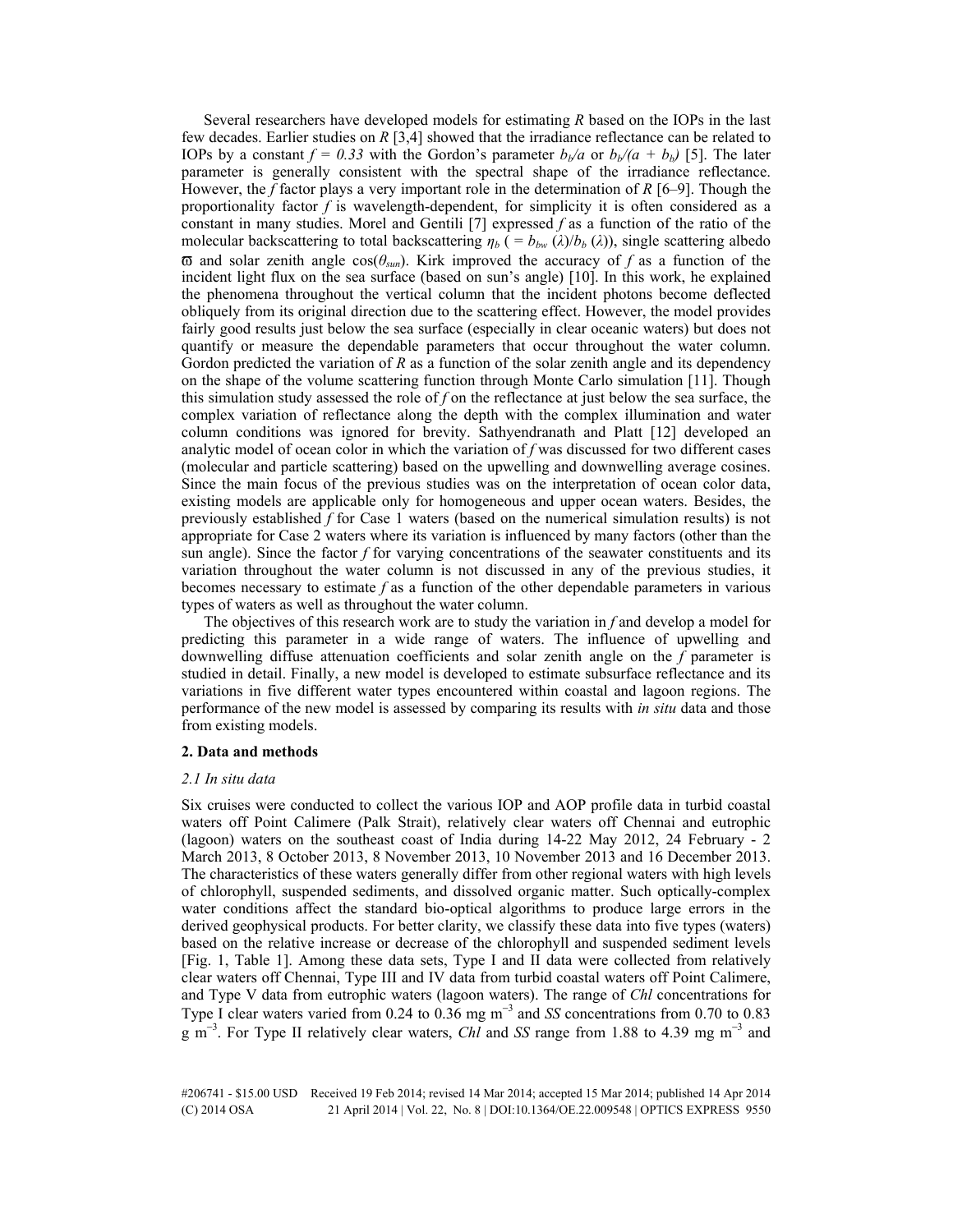2.03-6.14 g m<sup>−</sup><sup>3</sup> respectively. In Type III waters, *Chl* varies from 13.22 to 18.2 mg m<sup>−</sup><sup>3</sup> and *SS* from 3.54 to 7.86 g m<sup>−</sup><sup>3</sup> . Concentrations of *Chl* and *SS* in Type IV waters range from 1.02 to 1.24 mg m<sup>-3</sup> and 13.33-21.59 g m<sup>-3</sup> respectively. The Type V waters are eutrophic in nature with high *Chl* (20.76-59.73 mg m<sup>-3</sup>) and *SS* (3.54-27.57 g m<sup>-3</sup>) concentrations.



Fig. 1. Systematic diagram showing the different types (water types) of *in situ* data used in this study [also see Table 1]. Green arrows indicate *Chl* and brown arrows indicate *SS*. The arrows pointing upwards and downwards represent high and low levels of these constituents.

**Table 1. Classification of water types for this study** 

| Classification | Nature of waters   | Chl             | SS             | Water Types |
|----------------|--------------------|-----------------|----------------|-------------|
| Case 1 waters  | Clear waters       | Low             | Low            | Type I      |
|                | Relatively clear   | Relatively High | Relatively Low | Type II     |
|                | Relatively turbid  | High/Low        | Low/High       | Type III    |
|                | Turbid (SS) waters | Low             | Very High      | Type IV     |
| Case 2 waters  | Eutrophic waters   | Very high       | Low/high       | Type V      |

#### *2.2 IOP measurements*

The vertical profiles of IOPs and other properties were measured with WETLabs AC-S, BB9 and FLNTU sensors. The AC-S instrument was calibrated with Milli-Q ultrapure water and used to measure the absorption coefficient *'a'* and beam attenuation coefficient *'c'* across the entire visible-NIR wavelengths (350-750nm). These measurements were subjected to corrections for the temperature, salinity and scattering effects. Because the pure water absorption is dependent on the water temperature [13] and the seawater absorption is dependent on the salinity [14], absorption data were corrected using the measured water temperature and the reference temperature. Since the temperature and salinity affect the absorption coefficient and attenuation coefficient equally, similar corrections were applied to the measured beam attenuation coefficients as well. After the correction of temperature and salinity effects on the measured absorption data, scattering correction was applied to these data [15]. Finally, the particulate absorption  $(a_r-a_w)$  and attenuation spectra  $(c_r-c_w)$  were obtained after eliminating pure water absorption and attenuation coefficients ( $a_w$  and  $c_w$ ) from the total absorption and total attenuation coefficients  $(a_t \text{ and } c_t)$ . In order to calculate the total absorption and beam attenuation coefficients, the pure water absorption and scattering coefficients taken from Pope and Fry [16] and Smith and Baker [17] were used. The particulate backscattering coefficients in the visible-NIR region were determined from VSF measurements made with a WETLabs BB9 sensor (412, 440, 488, 510, 532, 595, 650, 676 and 715nm). Vertical profiles (depth) of the absorption, attenuation and backscattering coefficients were obtained to study the inhomogeneous effects of the water column properties on the reflectance. In addition, chlorophyll fluorescence and turbidity were measured by a FLNTU sensor. Physical properties of the seawater such as conductivity, temperature and depth were measured by a SBE-CTD sensor to support the data processing and analysis.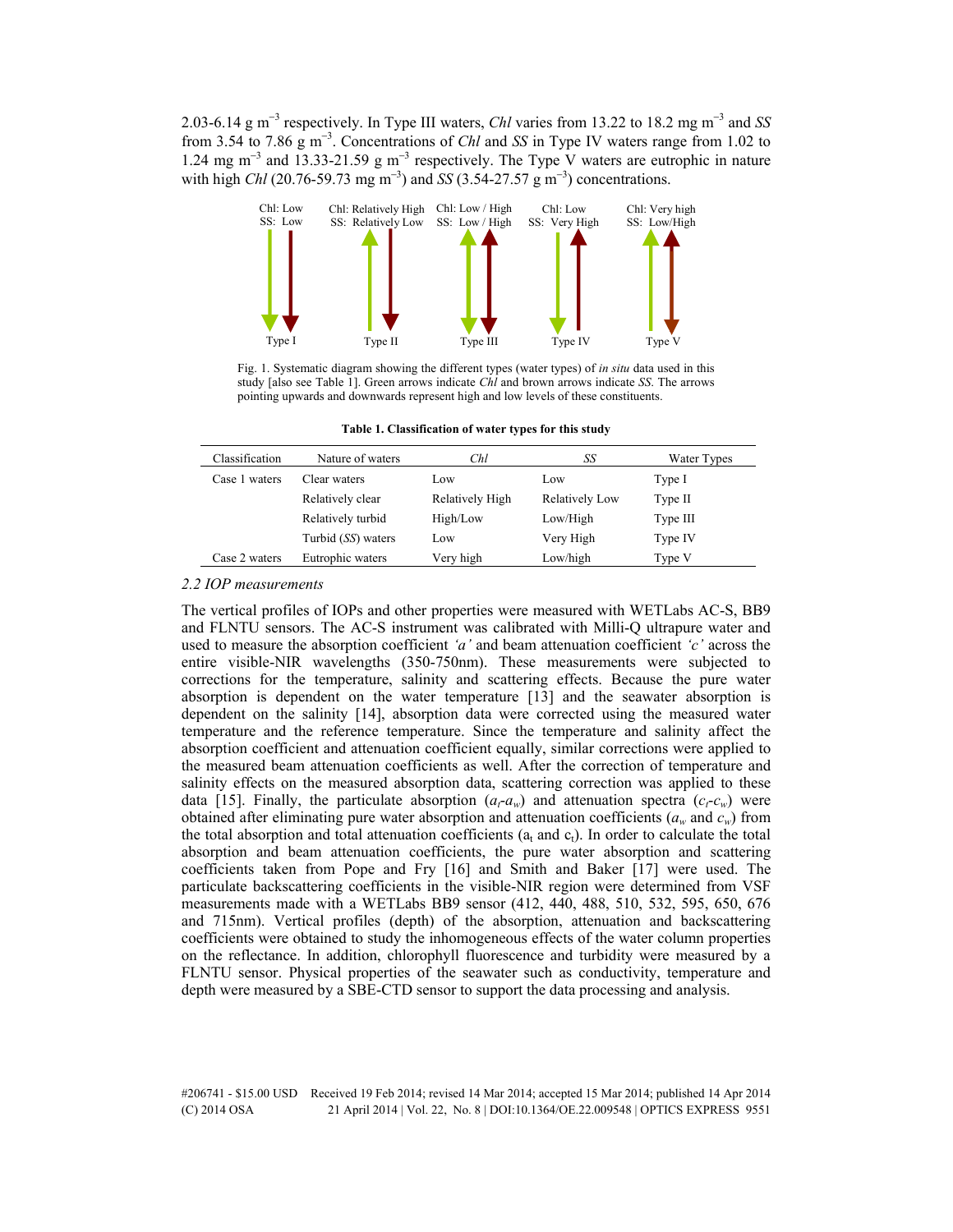#### *2.3 AOP measurements*

The vertical profiles of AOPs were obtained with RAMSES Trios radiometers in the visible-NIR region (350-900nm; this includes the UV range as well). These measurements included the upwelling radiance, upwelling irradiance, and downwelling irradiance. The irradiance reflectance was subsequently calculated for each station using  $R = E_u/E_d$ . Careful measurements were made to avoid overshadowing of the ship during the deployments at discrete depths. The diffuse attenuation coefficients  $K_u$  and  $K_d$  for different depth layers were calculated from upwelling and downwelling irradiances using the following relationship,

$$
K_{u,d}(\lambda, z_1 \leftrightarrow z_2) = \left(\frac{1}{z_2 - z_1}\right) \left[\ln\left(\frac{E_{u,d}(z_1)}{E_{u,d}(z_2)}\right)\right].
$$
 (1)

where  $z_1$  and  $z_2$  are the two different depth intervals for which the diffuse attenuation coefficients were calculated. These data sets were used to assess the validity of the reflectance model in clear and turbid coastal waters.

#### **3. Theoretical background**

Upwelling and downwelling light streams of solar radiant flux at a given depth are often measured by scientists to study the optical properties of natural waters. Thus, the irradiance reflectance or irradiance ratio just below the sea surface is defined as,

$$
R(0^{-}, \lambda) = \frac{E_u(0^{-}, \lambda)}{E_d(0^{-}, \lambda)}.
$$
 (2)

where  $E_u$  is the upwelling irradiance (mWcm<sup>-2</sup> $\mu$ m<sup>-1</sup>) and  $E_u$  is the downwelling irradiance  $(mWcm^{-2}\mu m^{-1})$  just below the sea surface. *R* is interesting because it is relatively easy to measure *in situ*, and it is generally used in the theory of ocean color remote sensing since variations in *R* at the near-surface depth determine intrinsic color of the ocean. *R* can be related to the inherent optical properties (IOPs), such as backscattering coefficient  $b_b(m^{-1})$  and absorption coefficient  $a(m^{-1})$ . Note that the IOPs are all wavelength dependent and their notation  $\lambda$  is omitted throughout this paper for brevity. Generally, R can be expressed by the following relationship,

$$
R(0^{-}, \lambda) = f\left(\frac{b_b}{a + b_b}\right).
$$
 (3)

(For Case 1 waters  $b_b \leq a$ , thus Eq. (3) reduces to  $R = fb_b/a$  according to Morel and Prieur [4]). Coefficients of absorption *'a'* and backscattering *'bb'* are expressed as the sum of contributions from the sea water constituents,

$$
a(\lambda) = a_w(\lambda) + a_p(\lambda) + a_{\text{CDOM}}(\lambda). \tag{4}
$$

$$
b_b(\lambda) = b_{bw}(\lambda) + b_{bp}(\lambda). \tag{5}
$$

where  $a_w$ ,  $a_p$ , and  $a_{CDOM}$  are the absorption coefficients due to pure water, particulate matter and colored dissolved organic matter respectively.  $b_{bw}$  and  $b_{bp}$  are the backscattering coefficients due to pure water and particulate matter respectively. According to Morel and Prieur [4],  $f$  is a varying dimensionless factor equal to 0.33. If  $b<sub>b</sub>$  is not smaller than  $a$ , it is better to use the factor *f* that relates *R* to the ratio  $b_b/(a + b_b)$ . Previous studies and numerical simulations [3] yielded this relation with good accuracy in case of open ocean waters  $(b<sub>b</sub>/a \leq$ *0.33)* of homogeneous and infinite depth.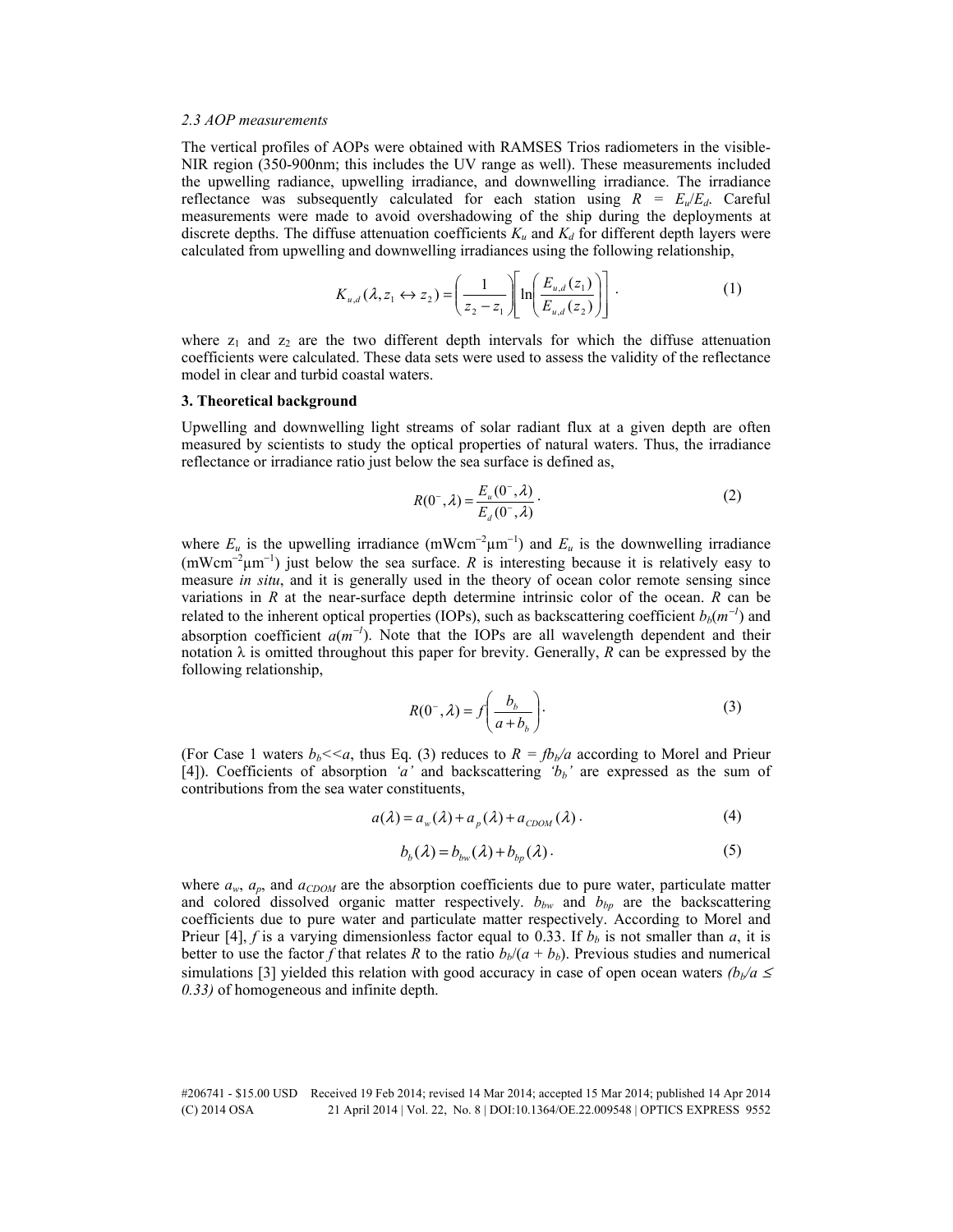$$
R(0^-, \lambda) = 0.33 \left(\frac{b_b}{a + b_b}\right). \tag{6}
$$

Later, Kirk [10] showed the relationship between the apparent and inherent optical properties affected by available photons.

$$
f = 0.975 - 0.629 \cos \mu_{0}.
$$
 (7)

$$
R(0^{-}, \lambda) = (0.975 - 0.629 \cos \mu_0) \left( \frac{b_b}{a + b_b} \right).
$$
 (8)

For clear waters, the factor *f* is linearly related to incident photons  $(\mu_0)$  just below the sea surface. Several models that rely on all three components of the seawater have been developed using Hydrolight simulation results [12,18,19], in which the factor *f* is found to depend on the IOPs and external conditions [9]. Albert and Mobley [18] parameterized *f* as a function of the inherent optical properties, solar zenith angle, viewing angle and the wind speed based on the Hydrolight simulations. Gordon [11] has shown through Monte Carlo simulation that the variation of the irradiance reflectance of natural waters at null depth with sun angle is dependent on the shape of the volume scattering function (VSF) of the medium, which is important in governing the spatial structure of the radiative field.

#### **4. A new model**

The irradiance reflectance for open ocean water at depth  $z = 0$  is generally parameterized [e.g., Eq. (6)] based on Monte Carlo simulation and other procedures and this relationship is found to hold satisfactory for zenith sun in a number of situations. Further, most of the previous studies aimed at analyzing the reasons for variation in ocean color so that it can be used in the theory ocean color remote sensing [3,12]. Such simple approximations are valid for infinitely deep waters, where only the water body with low chlorophyll and associated constituents contribute to the reflected signal and a parameterization of the proportionality factor *f* can be a constant or simply related to sun geometry and the IOPs. In Case 2 waters, the error of using a constant factor *f* is increased significantly. To date, other possible causes of variation in *f* including its spectral- and depth-dependent changes in turbid coastal waters have not been studied or explored. Consequently, an improper parameterization based on the Case 1 *f* affects the estimated *R* in Case 2 waters.



Fig. 2. *In situ R* versus  $b_b/(a + b_b)$  showing the variations in slope  $f'$  for different types of waters.

The factor *f* is the slope between *R* and the Gordon's parameter,  $b_b/(a + b_b)$ . Thus, plotting *R* against the Gordon's parameter for various types of waters could result in variable slopes which would deviate considerably from the reference (Case 1) slope value 0.33 with respect to many possible causes of variation in  $f$ . Figures 2(a) and 2(b) depict the variations of  $f$  in five different water types, where the red lines indicate the reference  $f = 0.33$ , the lines with other colors (blue, cyan and green) represent the Type I, II and III waters [Fig. 2(a)], and the lines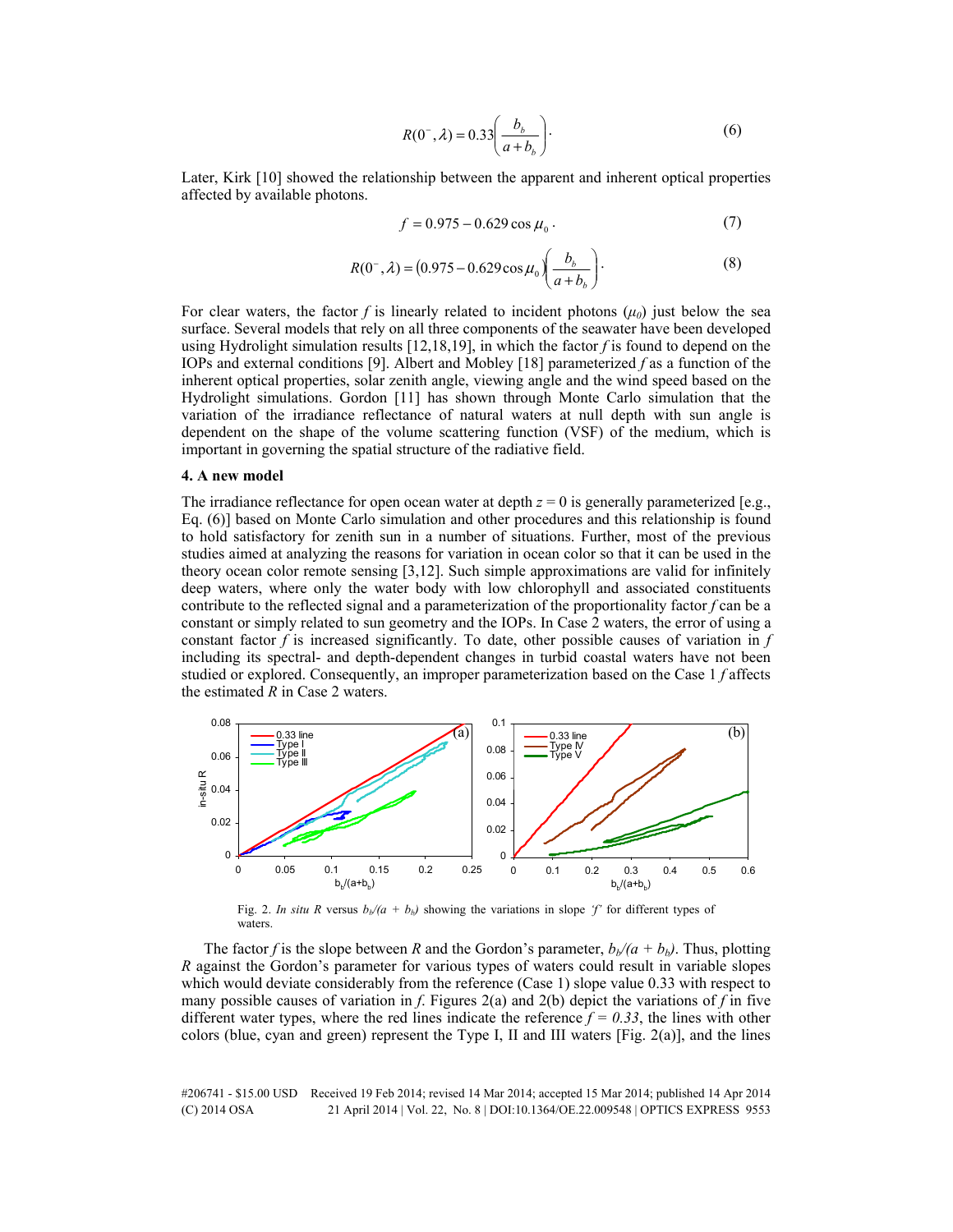with brown and dark green colors represent the Type IV and V waters [Fig. 2(b)]. Note that the *f* values lie well below the reference (red) line indicating its variations in different waters. Clearly, these plots demonstrate that the simplest procedure for trying to model *R* as a function of  $f = 0.33$  (still valid for relatively clear waters – see the blue and cyan lines being reasonably closer to the red lines) is not adequate for turbid and eutrophic waters. As stated above, the irradiance reflectance just below the sea surface is dependent on the *f* function, IOPs and illumination condition. To extend the analysis to more complex situations (turbid and eutrophic waters), *f* should be modeled for just below the sea surface and throughout the water column. Thus, modeling of the *f* values in the present study mainly focuses on its magnitude variation, spectral variation and depth variation.

# *4.1 The function 'f' just below the sea surface*

The function *f* just below the sea surface is modeled by taking into account its magnitude and spectral variations. The model equation of *f* is given below,

$$
f(0^-, \lambda) = f(400)\left\{1 + (k_{\text{ChI}}(\lambda) \times [Chl]^2) + (k_{\text{ss}}(\lambda) \times SS)\right\}.
$$
 (9)

The term *f(400)* determines the magnitude and the rest of the term determines the spectral variation in  $f(0, \lambda)$  [Fig. 3].  $f(400)$  is the slope parameter between *R* and the Gordon's parameter for the wavelength 400nm which is largely dependent on the light field established [10] within the region of just below the sea surface. The factors  $k_{Chl}$  and  $k_{SS}$  are the spectral constants for *Chl* and *SS* respectively (considering a wide range of their variations) [Table 2]. For the calculation of  $f(0, \lambda)$ , the wavelength 400nm is chosen as an appropriate wavelength for the reason that its dependent parameters at this wavelength are more easily quantifiable than at other wavelengths. Though it can be also achieved from other wavelength regions, the dependencies of solar angles and absorption coefficients are much more complex at these wavelengths. Thus, the spectral constants  $k_{Chl}$  and  $k_{SS}$  are modeled with respect to the wavelength of 400nm. The *Chl* used here was measured by a FLNTU sensor and the concentration of suspended sediments (*SS*) was derived from *SS* = (2.46 × *Turbidity*) + 0.3 using the *in situ* data from relatively clear and turbid waters.



Fig. 3. The relationship between  $f(400)$  and  $(1/a)$ . It explains the magnitude of the *f* component which strongly depends on the inverse of absorption coefficient *(1/a)* [plotted for 400nm]. The straight line  $y = 0.0699x$  is the minimal value for *f* when the sun is at nadir position.

The magnitude or slope of *f* at 400nm just below the sea surface has a strong relation to the inverse of absorption coefficient, '*1/a'*. Coastal and lagoon waters determined by the relatively high absorption coefficients (i.e., Type II, III, IV and V) have markedly low *f* values while the relatively clear waters with low absorption coefficients (Type I) have a very weak effect on the magnitude of *f*. Figure 3 reveals that the *f* values for Type V waters (high chlorophyll case) are less than 0.08 (shown in green) and  $\sim$ 0.1-0.15 for Type III and IV waters (pink and brown points). For Type II waters, *f* falls around 0.33 or little lesser (blue points) where the dependency of f on solar zenith angle is more evident. For minimum solar zenith angles and given absorption coefficients (400nm), *f(400)* lies approximately on the straight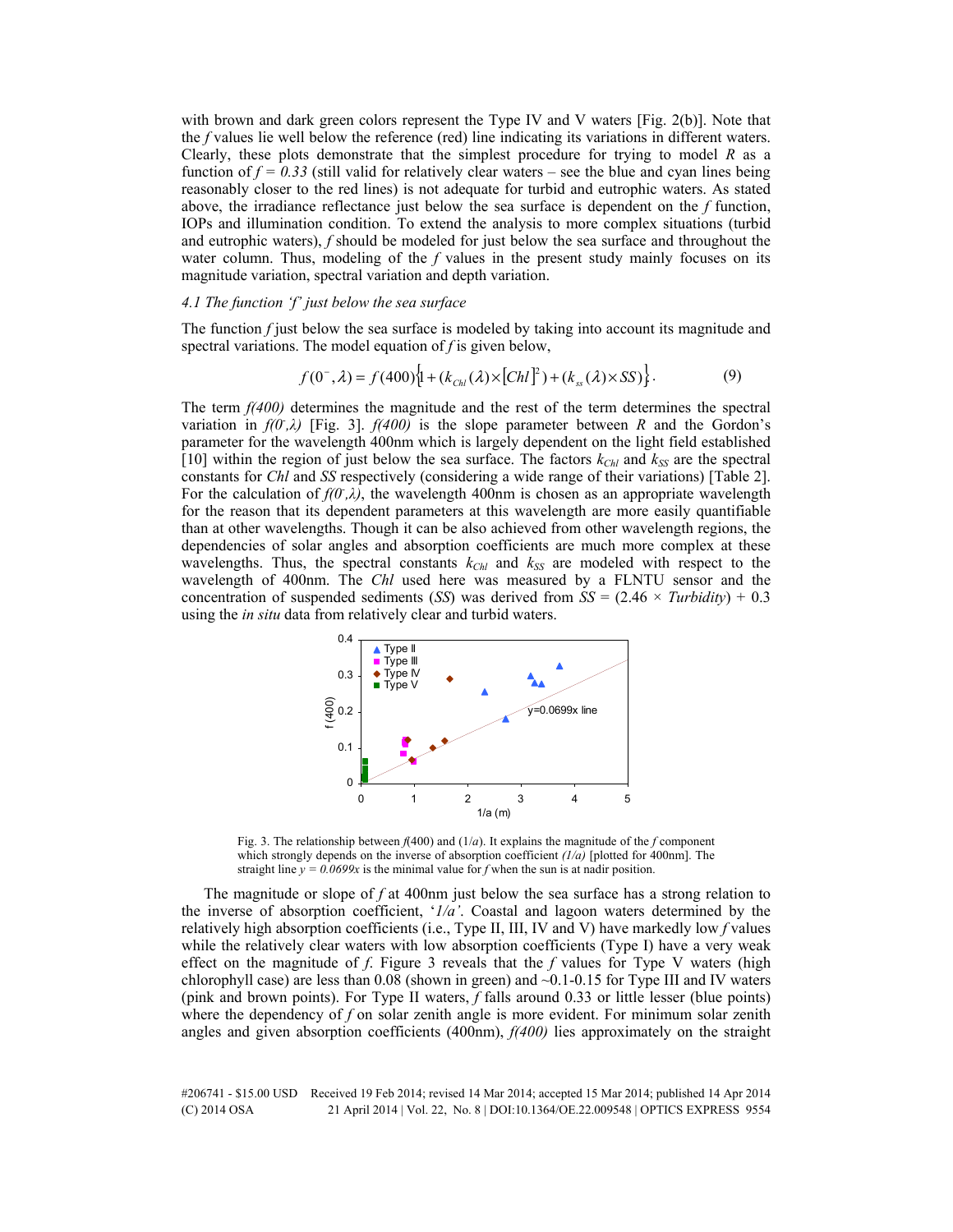line  $(y = 0.0699x)$  as shown in Fig. 3. For increasing solar zenith angles and certain specific absorption coefficients, *f* would increase significantly. This phenomenon is clearly seen in Type V and IV waters, with almost the same absorption coefficients but with varying solar zenith angles (see the green and pink points extending vertically upward in Fig. 3), indicating the influence of solar zenith angles on the *f* parameter. The straight line is the optimized fit of *f(400)* for the zenith sun ( $\theta_s = 0$ ). The scattered points above this line represent the dependency of *f*(*400*) on *θ<sup>s</sup>* which is defined by the optimized power function. For clear waters (Type I) with weak absorption coefficients, *f* can be approximated to be dependent of the solar zenith angle; i.e.,  $f = (0.0043 \times \theta_s) + 0.2$  when *Chl* ≤ 1 mg m<sup>-3</sup>. However, other waters with *Chl*>1 mg m<sup>−</sup><sup>3</sup> , *f* varies in magnitude and spectral shape. Thus, *f(400)* can be calculated as follows,

$$
f(400) = 0.0699 \times \left(\frac{1}{a(400)}\right) \left[1 + 0.039 (\theta_s)^{0.3}\right].
$$
 (10)

where *a* is the total absorption coefficient at 400nm and  $\theta_s$  is the solar zenith angle.

| λ   | $k_{Chl} \times 100$ | $k_{SS}$     | λ   | $k_{\text{chl}} \times 100$ | $k_{SS}$ | λ   | $k_{\text{chl}} \times 100$ | $k_{SS}$ |
|-----|----------------------|--------------|-----|-----------------------------|----------|-----|-----------------------------|----------|
| 400 | $\mathbf{0}$         | $\mathbf{0}$ | 508 | 0.0181                      | 0.0441   | 616 | 0.0360                      | 0.0398   |
| 404 | $\mathbf{0}$         | 0.0022       | 512 | 0.0219                      | 0.0452   | 620 | 0.0335                      | 0.0398   |
| 408 | 0.0001               | 0.0050       | 516 | 0.0269                      | 0.0460   | 624 | 0.0297                      | 0.0398   |
| 412 | 0.0001               | 0.0067       | 520 | 0.0324                      | 0.0463   | 628 | 0.0271                      | 0.0402   |
| 416 | 0.0001               | 0.0085       | 524 | 0.0367                      | 0.0469   | 632 | 0.0264                      | 0.0403   |
| 420 | 0.0001               | 0.0106       | 528 | 0.0408                      | 0.0472   | 636 | 0.0274                      | 0.0396   |
| 424 | 0.0001               | 0.0130       | 532 | 0.0446                      | 0.0473   | 640 | 0.0293                      | 0.0394   |
| 428 | 0.0001               | 0.0161       | 536 | 0.0482                      | 0.0476   | 644 | 0.0314                      | 0.0402   |
| 432 | 0.0001               | 0.0188       | 540 | 0.0508                      | 0.0479   | 648 | 0.0335                      | 0.0399   |
| 436 | 0.0002               | 0.0205       | 544 | 0.0536                      | 0.0483   | 652 | 0.0336                      | 0.0392   |
| 440 | 0.0002               | 0.0227       | 548 | 0.0562                      | 0.0490   | 656 | 0.0315                      | 0.0373   |
| 444 | 0.0003               | 0.0252       | 552 | 0.0581                      | 0.0498   | 660 | 0.0279                      | 0.0355   |
| 448 | 0.0004               | 0.0279       | 556 | 0.0602                      | 0.0499   | 664 | 0.0242                      | 0.0323   |
| 452 | 0.0005               | 0.0295       | 560 | 0.0617                      | 0.0505   | 668 | 0.0208                      | 0.0301   |
| 456 | 0.0007               | 0.0317       | 564 | 0.0621                      | 0.0510   | 672 | 0.0191                      | 0.0291   |
| 460 | 0.0009               | 0.0333       | 568 | 0.0612                      | 0.0515   | 676 | 0.0204                      | 0.0274   |
| 464 | 0.0011               | 0.0341       | 572 | 0.0594                      | 0.0517   | 680 | 0.0225                      | 0.0286   |
| 468 | 0.0014               | 0.0354       | 576 | 0.0573                      | 0.0518   | 684 | 0.0279                      | 0.0298   |
| 472 | 0.0018               | 0.0366       | 580 | 0.0549                      | 0.0516   | 688 | 0.0394                      | 0.0299   |
| 476 | 0.0035               | 0.0378       | 584 | 0.0522                      | 0.0519   | 692 | 0.0553                      | 0.0287   |
| 480 | 0.0037               | 0.0390       | 588 | 0.0501                      | 0.0520   | 696 | 0.0722                      | 0.0266   |
| 484 | 0.0038               | 0.0402       | 592 | 0.0486                      | 0.0519   | 700 | 0.0886                      | 0.0237   |
| 488 | 0.0052               | 0.0413       | 596 | 0.0468                      | 0.0510   | 704 | 0.1016                      | 0.0199   |
| 492 | 0.0064               | 0.0416       | 600 | 0.0438                      | 0.0518   | 708 | 0.1090                      | 0.0155   |
| 496 | 0.0079               | 0.0422       | 604 | 0.0421                      | 0.0493   | 712 | 0.1100                      | 0.0131   |
| 500 | 0.0102               | 0.0428       | 608 | 0.0411                      | 0.0444   | 716 | 0.1104                      | 0.0116   |
| 504 | 0.0141               | 0.0436       | 612 | 0.0386                      | 0.0413   |     |                             |          |

**Table 2. Spectral coefficients of** *kChl* **and** *kSS* **at three nanometer intervals.**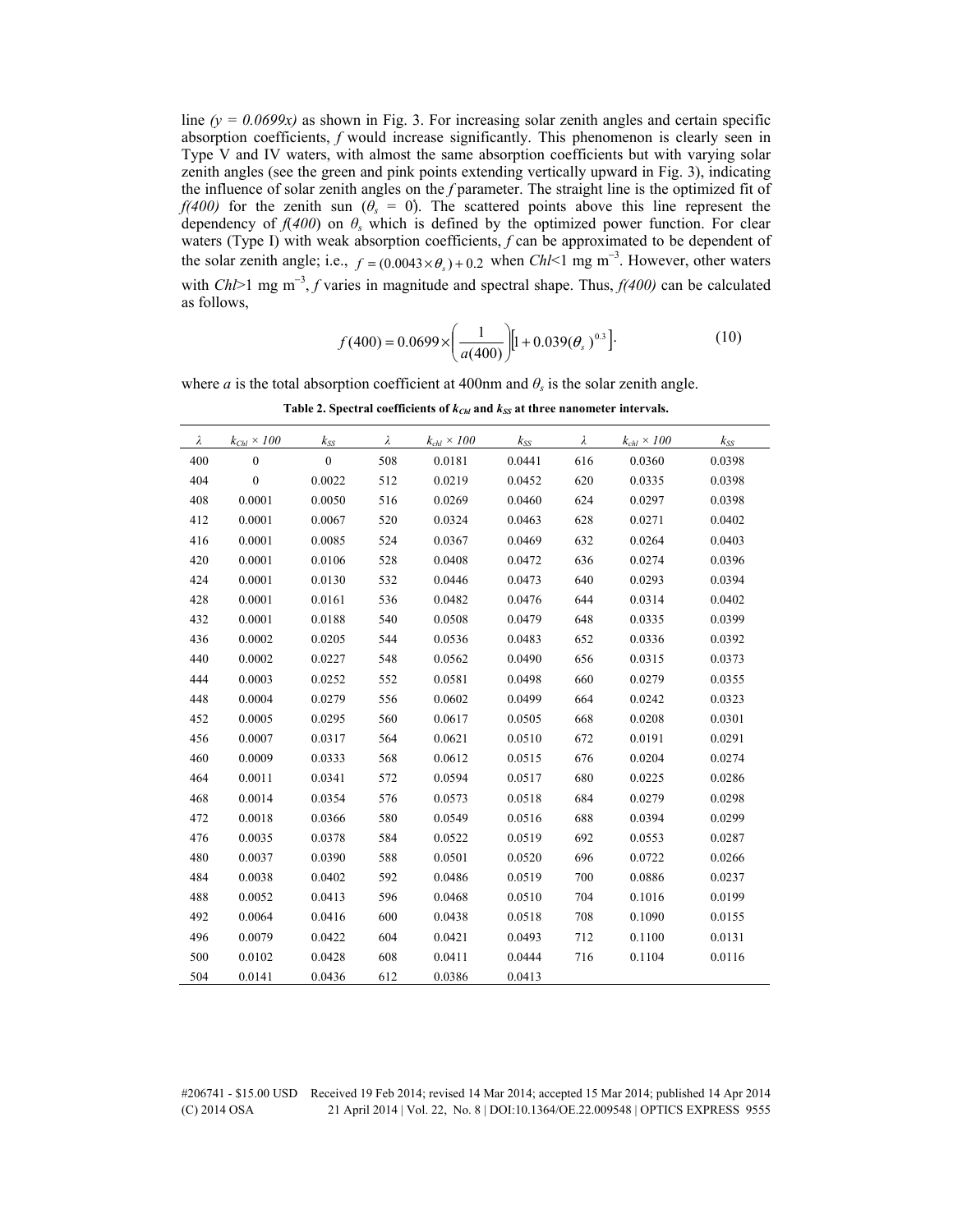#### *4.2 The function 'f' throughout the water column*

When dealing with any parameter throughout the water column, inhomogeneous conditions need to be taken into consideration. Unfortunately, numerical simulations of the underwater light fields based on the radiative transfer models are often biased by these conditions (in addition to the surface and bottom boundary conditions, which are complex to consider but rather simplified in those models [11]), and hence limit a detailed analysis of the factors causing the variation in *f* throughout the water column. Since many coastal regions are generally inhomogeneous, depth-wise measurements are highly necessary in order to study changes in the water column properties in a more realistic manner. Because of the diffuse nature of the downwelling and upwelling irradiance fields beneath the surface of a flat water surface (lagoon case) as well as situations with more complex illumination (coastal and ocean cases) under the non-uniform water column (IOPs) and bottom conditions (slope and composition), Eq. (6) cannot be applied directly to calculate *R* in such waters. Thus, *f* is derived as a function of the varying diffuse light fields with respect to the depth and expressed along with the available  $f$  (Eq. (10) just below the surface  $[f(\theta), \lambda]$  as follows,

$$
f(\lambda, z) = f(0^-, \lambda) \times e^{-K_u z} \times e^{+K_d z}.
$$
\n
$$
= f(0^-, \lambda) \times e^{-K_u z + K_d z}.
$$
\n
$$
f(\lambda, z) = f(0^-, \lambda) \times e^{-(K_u - K_d)z}.
$$
\n(12)

The  $( + )$  sign in the exponential  $K_d$  term indicates the positive direction of light (downwelling) toward the depth and the  $\left(\text{-}\right)$  sign in the exponential  $K_u$  term indicates the direction of light traveling opposite to the downwelling light. In other terms, the *f* function is influenced by the respective increase and decrease of the vertical diffuse attenuation coefficients of the upwelling and downwelling light fields (both are not equal in optically complex waters). Both the diffuse attenuation coefficients  $K_u$  and  $K_d$  influence the *f* through a balancing act as discussed in a later section (Discussion section).

The reflectance at different depths can now be expressed as,

$$
R(\lambda, z) = f(\lambda, z) \left( \frac{b_b}{a + b_b} \right). \tag{13}
$$

Substituting Eqs. (9) and (10) in Eq. (12), we get

$$
R(\lambda, z) = f(400) \Big[ 1 + [k_{\text{Ch}}(\lambda) \times (\text{Chl})^2] + [k_{\text{ss}}(\lambda) \times \text{SS}] \Big] \times \Bigg( \frac{b_b}{a + b_b} \Bigg) e^{-(K_u - K_d)z} \,. \tag{14}
$$

The new parameterization gives more accurate results than any other models since it produces *R* at any discrete depths in turbid coastal and lagoon waters, which are determined by the highly varying IOPs and diffuse light field conditions.

# **5. Results**

# *5.1 Description of IOP data*

The inherent optical properties of the classified waters are quite interesting as they have distinct patterns in their spectral shapes [Fig. 4]. The particulate attenuation coefficient  $(c_r c_w)$ follows a decreasing trend with wavelengths for all the five water types. Significant variations are seen in the slope and magnitude (because of particle size [20],) of these spectra. In particular, Type I waters have low attenuation values 0.38-0.53 m<sup>-1</sup> at 400nm, Type II waters have large variation in their  $(c_t c_w)$  spectra but with similar slopes, Type III waters have  $(c_t c_w)$ values ranging from 3 to 4 m<sup>-1</sup> at 400nm (with gentle slope), and Type IV and V have relatively steep slopes with very high  $(c_t \text{-} c_w)$  values (8-16 m<sup>-1</sup> and 15-50 m<sup>-1</sup> respectively) due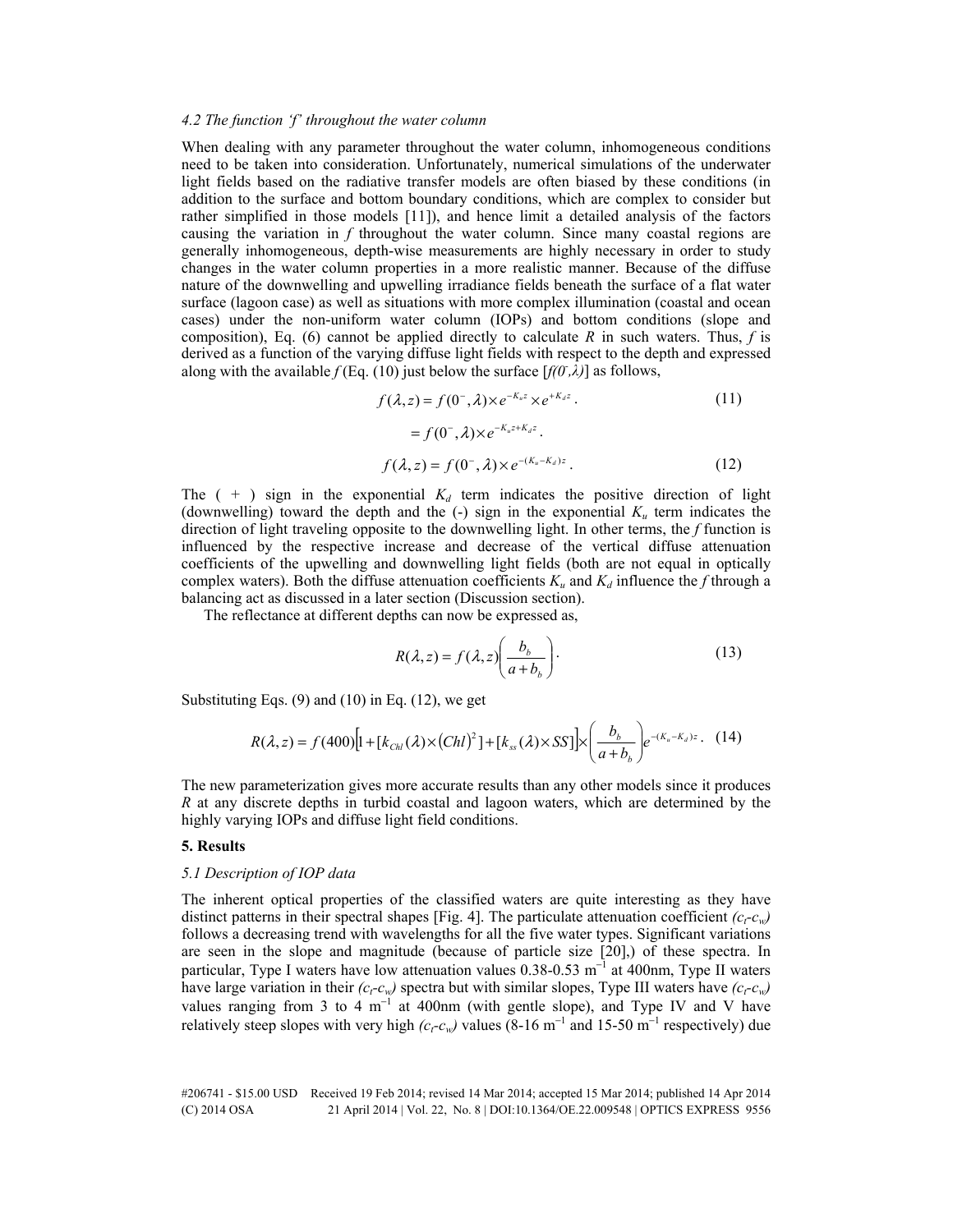

to high SS and chlorophyll (phytoplankton) concentrations [Figs. 4(a)–4(e)]. The particulate absorption coefficients  $(a<sub>r</sub>-a<sub>w</sub>)$  generally have two peaks in their spectra, one at 443nm and the other at 670nm [21,22].

Fig. 4. Spectral plots of the *in situ* IOPs such as the particulate beam attenuation, particulate absorption and particulate backscattering coefficients used in this study.

These two peaks are clearly noticeable in Type I, II, III and V waters due to the presence of chlorophyll [Figs.  $4(f)$ ,  $4(g)$ ,  $4(h)$ ,  $4(j)$ ]. With the increasing chlorophyll concentrations these absorption peaks are more distinct in Type III and V waters. Because of low chlorophyll contents, Type IV waters do not exhibit any such peaks at 443nm because of high levels of suspended sediments [Fig. 4(i)]. Interestingly, the particulate backscattering spectra (*bbp*) differ from each other [Figs.  $4(k)$ – $4(0)$ ]. For Type I, II and IV waters the  $b_{bp}$  values are generally low in the NIR and increase with decreasing wavelengths. In highly turbid and lagoon waters where optical backscattering is strongly influenced by inorganic and organic particles and where a high level of turbidities (often > 20NTU) is found in a small geographic area, the BB9 sensor tends to saturate at different backscattering levels for each channel [23] (though AC-S could still measure both absorption and attenuation coefficients allowing to derive scattering coefficients at many visible wavelengths). To obtain more reliable backscattering data, we converted the measured scattering coefficients to backscattering coefficients using a method proposed by Haltrin [24], especially for Type III and Type IV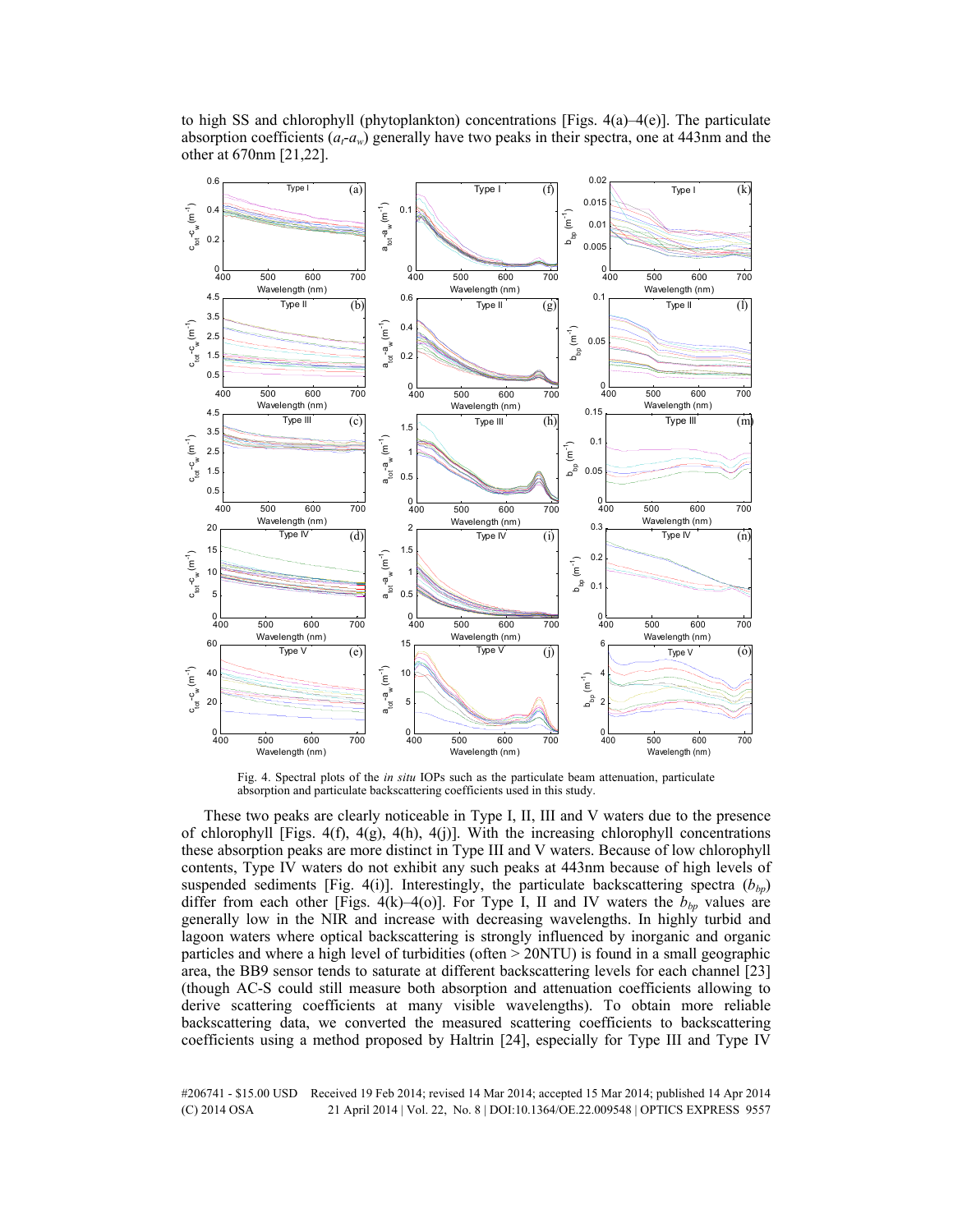waters dominated by exceedingly high levels of turbidity (caused by algal blooms and associated detrital/ sediment particles). Figures 4(m) and 4(o) show the spectral features of particulate backscattering for these two cases, where the broad backscattering features (maximum) are found in the green and NIR regions due to chlorophyll and a minimum combined effect of pigment and water absorption. These spectral features of the phytoplankton-dominated waters are consistent with the modeling and field studies [25,26].

### *5.2 Comparison of the new model with other models*

To assess the relative performance of the present model, its results are compared with *in situ* data from the five water types and those of the previous models of Morel and Prieur [4], Morel and Gentili [7], Kirk [10], Albert and Mobley [18], and Hirata and Højerslev [19] [Figs. 5 and 6]. The *in situ* reflectance spectra show that for clear waters (Type I), *R* peaks toward the blue region due to high backscattering and diminishes toward the NIR region due to profound absorption by water itself. In relatively clear (Type II) and sediment-laden (turbid) waters (Type IV), the reflectance peak shifts toward the green region with significantly higher values in the red and NIR regions. The magnitude of *R* in the red and NIR regions increases with increasing sediment concentrations. On the contrary, algal bloom waters (Type III) have unique absorption and reflectance characteristics, with a minimal *R* in the blue region due to the combined absorption by phytoplankton pigments, colored dissolved organic matter (CDOM) and non-algal/detrital particles (NAP), a maximal *R* (primary peak) in the green region due to the minimal values of total absorption, a minimal *R* in the red region (around 670nm) due to the chlorophyll absorption, a high *R* (secondary peak) around 685-700nm due to the chlorophyll fluorescence, and a lower *R* in the NIR region (>700 nm) due to the increased absorption by seawater itself. In lagoon waters dominated by dense green algal blooms (Type V), the *R* spectra are distinct because of the maximum absorption of phytoplankton in the red region and maximum reflection (due to the combined effect of high backscattering and fluorescence) in the NIR region (>700 nm). These maximum absorption and reflection features tend to cause a shift in the red-edge position to longer wavelengths when increasingly high pigment content occurs. Clearly, the present model predicted *R* closely matching with the *in situ R* spectra for all the five water types, whereas the reflectance spectra produced by other models have large discrepancies with the measured *R* spectra. Among these models, the Morel and Prieur [4], Morel and Gentili [7] and Kirk [10] models appear to produce relatively better results for Type I waters but yield large errors (overestimation) for other waters (Type II-Type V). The Albert and Mobley [18] model produces very low *R* values in Type I-Type IV waters though its results being closer to the *in situ R* spectrum for lagoon waters (Type V). On the contrary, the Hirata and Højerslev [19] model estimates *R* much higher than the *in situ R* spectra and those of the other four models for Type I-Type IV waters [Fig. 6]. It also fails to produce good results for lagoon waters (Type V). These results suggest that since the *f* values are relatively lower for Case 2 waters than for Case I waters, the existing models tend to produce abnormal *R* values in both turbid coastal and lagoon waters. By contrast, the new model enables more accurate estimates of *R* for all these waters.

# *5.3 Irradiance reflectance just below the sea surface*

To further assess the model performance, its results are compared with *in situ* data from two different discrete depths (for brevity) for four different stations in five water types [Fig. 7]. Note that for lagoon waters the comparisons are made at just below the water surface due the absence of data from different depths. It becomes apparent that the reflectance spectral curves for these waters are clearly distinguishable and more distinct from one another. The variations in the reflectance spectra between these waters are primarily due to the presence of varying levels of chlorophyll, suspended sediments and dissolved substances. The Type I waters (first two rows – just below the surface and at depth *z*) exhibit high *R* values at  $\lambda$  <510nm and very low *R* values at  $λ$  > 600nm. The model effectively reproduces such variations as captured in the *in situ R* data from all four stations. In Type II and IV waters, the increased absorption in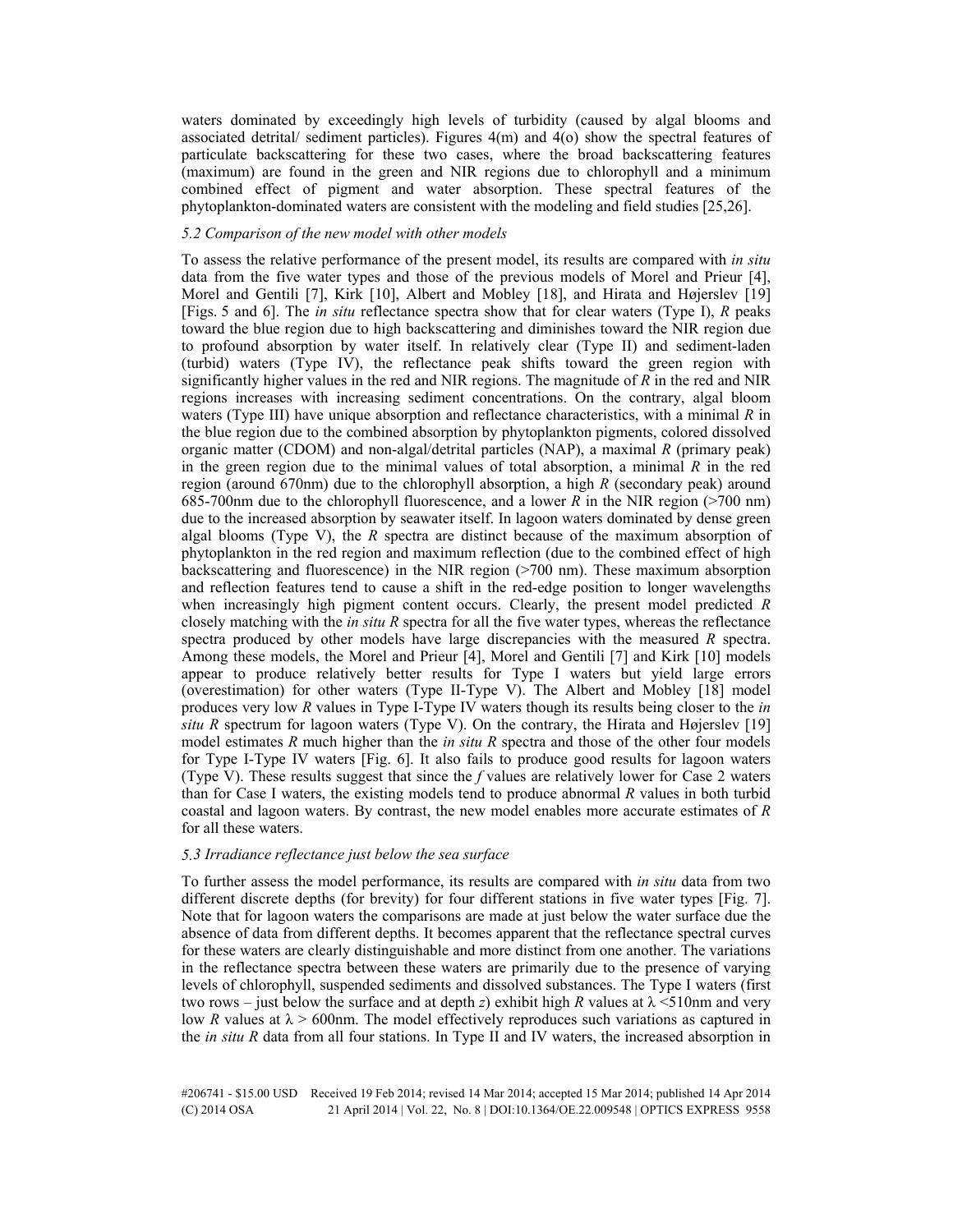the blue region causes the reflectance peak to shift towards the right  $(\sim 560-570$ nm) and the increased backscattering due to the presence of *Chl* and *SS* concentrations gives rise to higher reflectances in the longer wavelengths (>600nm).



Fig. 5. Comparison of the model reflectance *(R)* with the *in situ R* spectra in five types of waters. Note that for Type V waters, the brown, red and pink lines (Morel and Prieur [4], Morel and Gentili [7] and Kirk [10] models) follow the *R* values in the secondary Y-axis.



Fig. 6. Comparison of the present model with *in situ R* and the Hirata and Højerslev [19] model for the four types of waters. Due to the absence of *in situ* data for different depths in lagoon waters, the model results are not shown for Type V waters.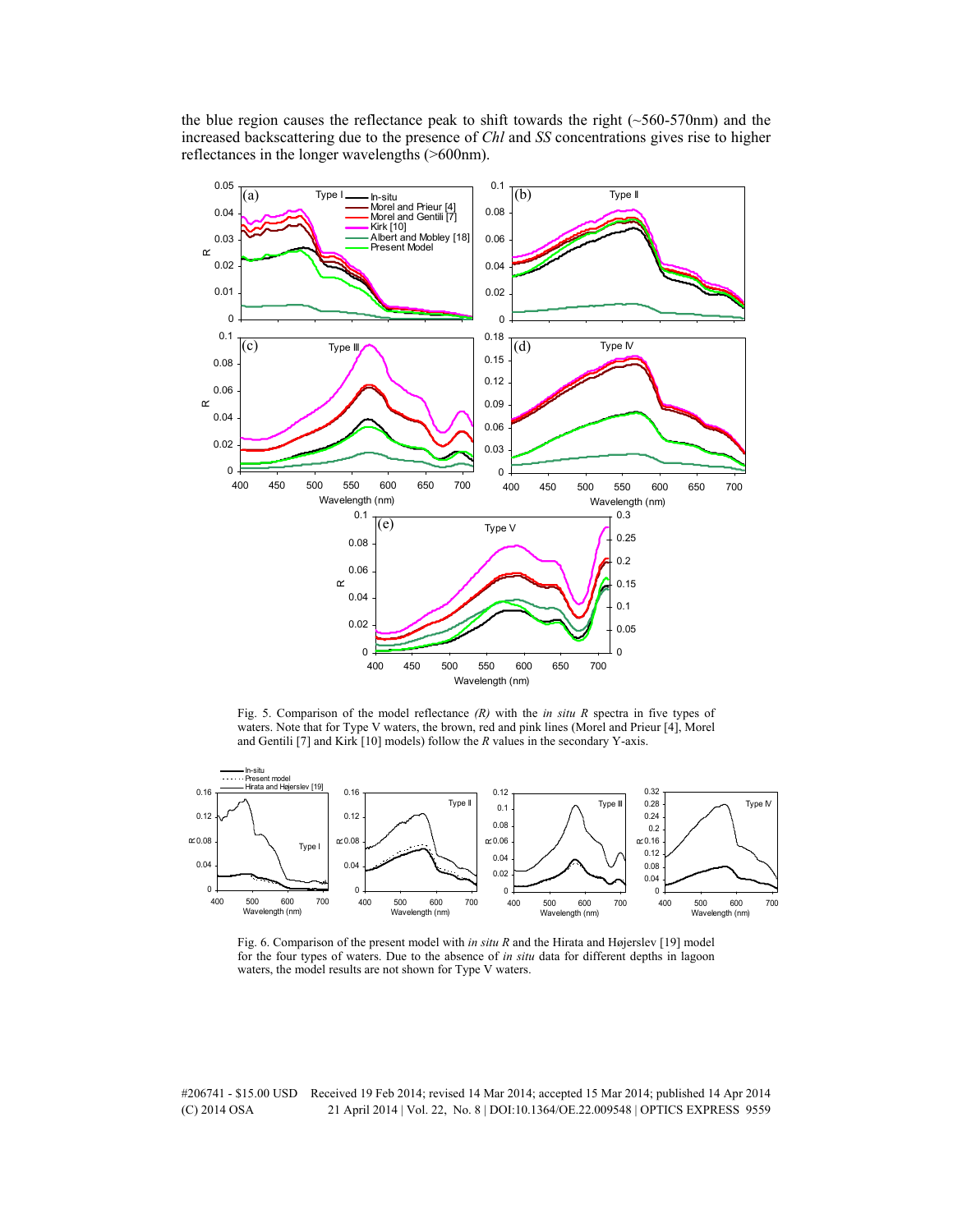

Fig. 7. Spectral comparison of the model and *in situ* reflectances at just below the water surface  $'R(\theta')'$  and at depths ' $R(z)$ ' for four different stations in five different water types with varying levels of *Chl* and *SS* concentrations.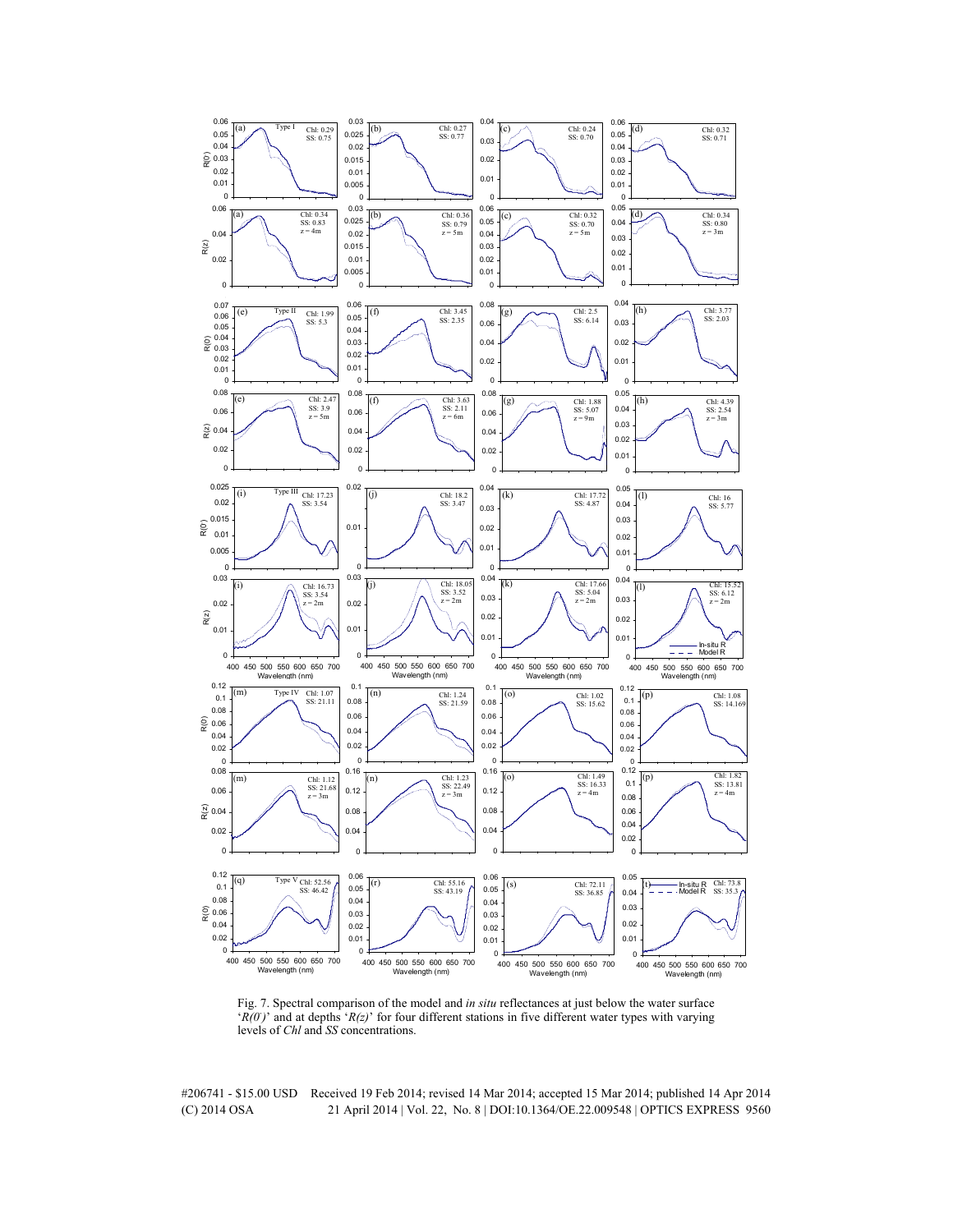

Fig. 8. Comparison of the vertical profiles of the model and *in situ R* in Type I-IV waters (top to bottom, row-wise) at four different stations (column-wise).

The Type III waters are phytoplankton-dominated waters (with 15.2<*Chl*<18.2 mg m<sup>−</sup><sup>3</sup> and 3.47<*SS* ≤6.12 g m<sup>-3</sup>) showing a narrow peak (with reduced peak width) around 560-570nm, a trough in the blue and red regions and a secondary peak around 680-687nm. In some cases, the presence of inorganic sediments may suppress these red peaks as observed in Type II and IV waters [25,26]. However, in Type III waters, the concentration of suspended sediments is proportionally much lesser than the *Chl* concentration causing the secondary peak to become more pronounced around 685nm. On the contrary, the Type V waters (eutrophic waters with  $52.5 \leq Chl \leq 73.8$  mg m<sup>-3</sup> and  $35.3 \leq S\leq 46.42$  g m<sup>-3</sup>) are highly dominated by dense algal blooms and suspended sediments showing interesting reflectance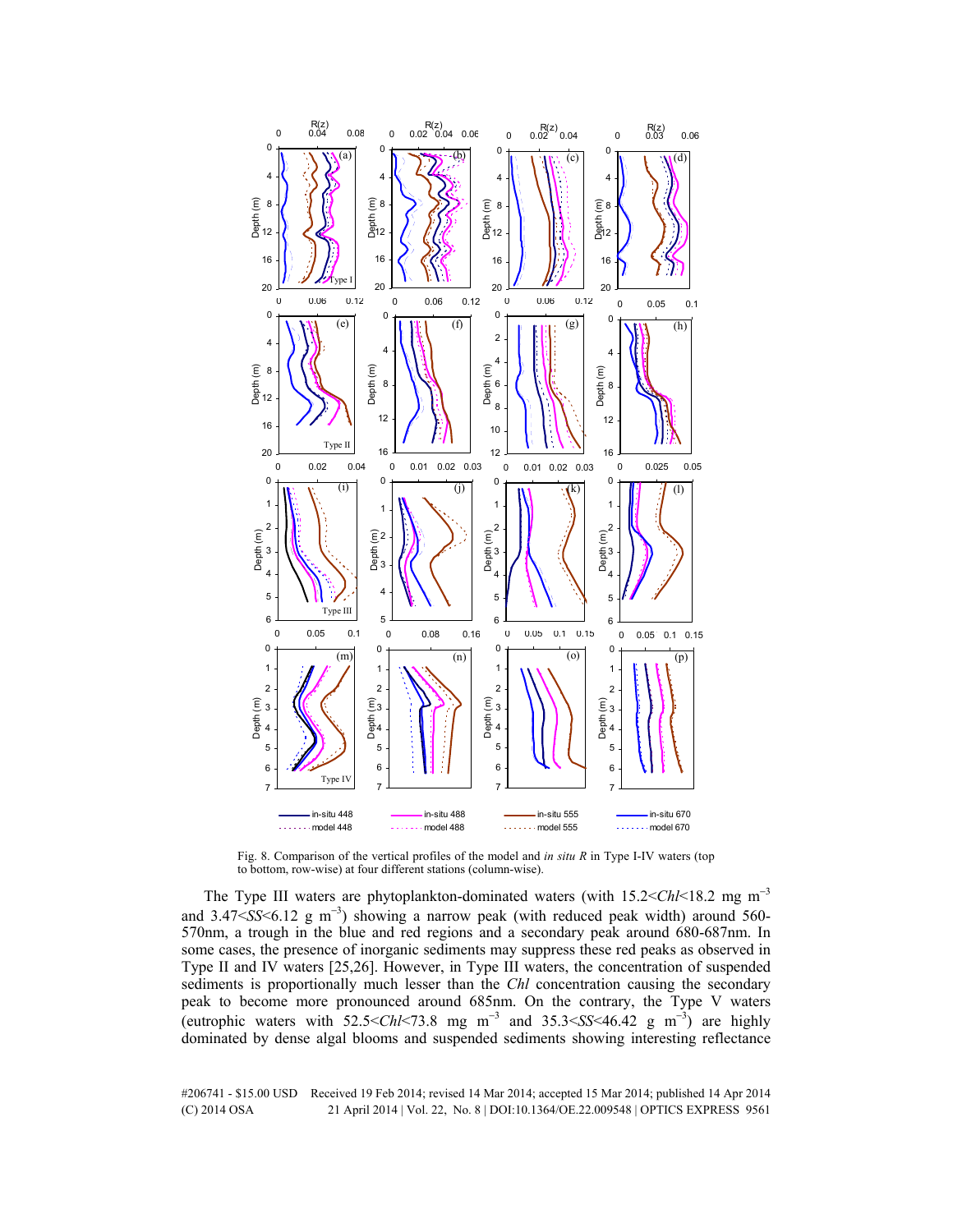patterns uncommon to all other waters types. These elevated chlorophyll and suspended sediment concentrations (due to low tidal incursions) cause the primary peaks to become more broadened (like sediment-dominated waters – Types II and IV types) and the secondary peaks to get further shifted to longer wavelengths (like land vegetation). For all these water types, the present model has proved its ability to better reproduce the measured reflectance spectra.

# *5.4 Comparison of the depth profiles of the model and in situ reflectance data*

Figures 8(a)–8(p) show the comparisons of the depth profiles of the model and *in situ* reflectance values for four different stations (column-wise) from Type I-IV waters (row-wise) [corresponding to Fig. 7]. These vertical profiles clearly demonstrate that the model *R* profiles throughout the depth are nearly similar with the *in situ R* profiles, and the increase and decrease in the reflectances are primarily due to the Gordon's parameter  $b_b(a + b_b)$ '. It means that the high backscattering / low absorption values generally produce high reflectances and the high absorption / low backscattering values yield low reflectances. Though this is true, in addition to the Gordon's parameter, *f* also plays a key role in the determination of *R*. Since *f* is dependent on the upwelling and downwelling light fields [Eq. (12)], its influence is much stronger than the Gordon's parameter in the water column (depth-wise). Thus, the Gordon's parameter plays a very important role in the spectral determination of *R*, whereas the parameter *f* plays an important role in the determination of *R* along the depth (water column).



Fig. 9. Scatterplots of the model and *in situ R* for five different types of waters (at eight key wavelengths 412, 448, 488, 531, 555, 670, 685, 710nm).

# *5.5 Scatter plots*

Figures 9(a)–9(e) show the scatterplots of the model and *in situ R* values at some key wavelengths (412, 448, 488, 531, 555, 670, 685 and 710nm) for the five types of waters (Types I-V). The model and *in situ R* values for Type I waters appear closer as they are aligned on the 1:1 line [Fig. 9(a)]. It provides good estimates of  $\overline{R}$  at the blue and green wavelengths although having little errors as evident from the slightly scattered data at NIR (710nm). Similar performance is also observed in relatively clear Type II waters [Fig. 9(b)] for which the model *R* values at higher wavelengths are much closer to the *in situ R* values (except a few data at 710nm). For Type III waters, the model data are well dispersed around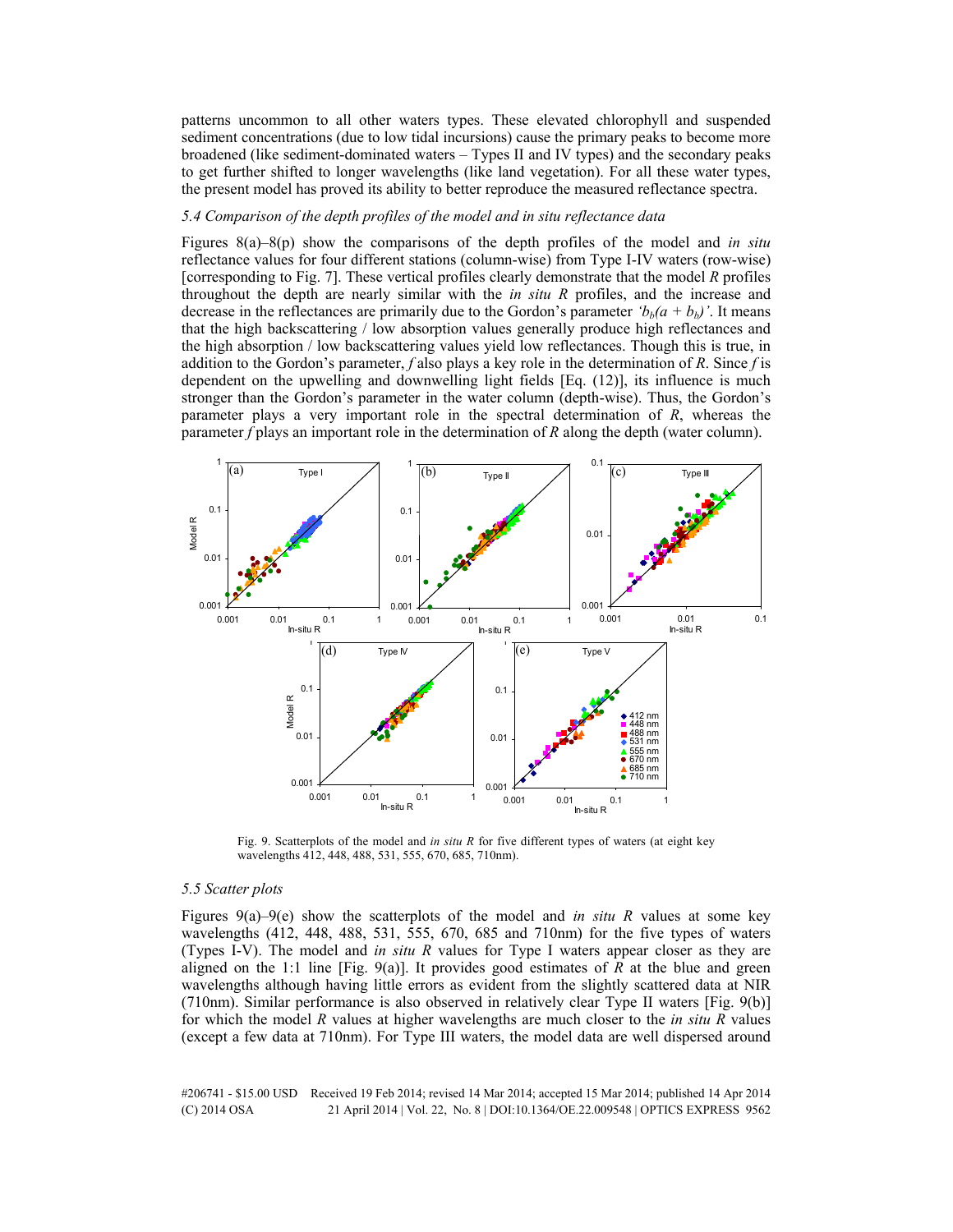the 1:1 line for all the selected wavelengths indicating good agreement with the *in situ R* [Fig. 9(c)]. In Type IV and V waters (sediment-dominated and bloom waters), the model and *in situ R* values are tightly consistent [Figs.  $9(d)$ – $9(e)$ ]. Statistical analyses further confirm the closeness of these data with very low MRE (mean relative error), RMSE (root means square error), bias, and intercept, and high slope and  $R^2$  values [Table 3]. These results apparently suggest that the overall performance of the model is good and remains valid for all the water types considered in this study.

|     | <b>RMSE</b> | <b>MRE</b> | <b>Bias</b> | Slope  | Intercept | $R^2$  | N   |
|-----|-------------|------------|-------------|--------|-----------|--------|-----|
| 412 | 0.0425      | $-0.00001$ | $-0.0001$   | 0.957  | 0.0018    | 0.993  | 134 |
| 448 | 0.1119      | 0.0221     | 0.0395      | 1.0132 | 0.0016    | 0.9541 | 134 |
| 488 | 0.1896      | 0.0225     | 0.0361      | 0.9863 | 0.0014    | 0.8251 | 134 |
| 531 | 0.3029      | 0.0271     | 0.0391      | 0.9628 | 0.0018    | 0.5134 | 134 |
| 555 | 0.3297      | 0.0283     | 0.035       | 0.9653 | 0.0009    | 0.4538 | 134 |
| 670 | 0.2697      | $-0.016$   | $-0.031$    | 0.8352 | 0.0038    | 0.7128 | 134 |
| 685 | 0.2951      | $-0.0406$  | $-0.078$    | 0.7868 | 0.0031    | 0.7046 | 134 |
| 710 | 0.4253      | 0.0139     | 0.0261      | 0.8548 | 0.0038    | 0.6899 | 134 |

**Table 3. Statistical comparison of the model and** *in situ R* **for the selected wavelengths** 

#### **6. Discussion**

The present model has been rigorously tested using *in situ* data and its results have been compared with those of the existing models in five different types of waters. These results indicated that the new model performs much better than the other models in terms of reproducing the shape and magnitude of *R* in these waters. The key issue addressed in this study is related to the *f* factor and its variation which have not been thoroughly investigated in the previous studies. At just below the sea surface, *f* is more dependent on the incident photons. However, the direction of these incident photons is obliquely deflected toward the seabed (depth) from its original path giving rise to the increment/decrement in the vertical diffuse attenuation coefficients (even for homogeneous IOP conditions), which causes *f* to vary with depth more rapidly than that at just below the surface. For high scattering waters, photons travel more oblique resulting in the increase of upwelling photons to an extent that initiates the change within the attenuation coefficients. The term  $(K_u - K_d)$  in the exponential part of Eq. (12) explains this change well and its effect on  $R(\lambda, z)$ . Toward the depth, both  $K_u$ and  $K_d$  seem to play a dominant role.

The depth-wise increase/decrease of *f* is purely dependent on the  $K_u$  and  $K_d$  [Eq. (12)]. The term  $e^{-(K_u - K_d)z}$  in the  $f(\lambda, z)$  part accounts for the variation of the depth-wise reflectances. To address the depth-wise reflectance variations in the water column, three typical (inhomogeneous) examples of  $R(448)$  from three different stations are shown in Figs. 10(a)– 10(c). Figure 10(a) shows a decreasing reflectance trend throughout the depth. At a depth of 3m, the upwelling diffuse attenuation coefficient increases more than the downwelling diffuse attenuation coefficient i.e.  $(K_u > K_d)$  [see Table 4]. Since  $K_u > K_d$ , the exponential term becomes negative (i.e.,  $e^{-(K_u - K_d)z}$ ) and thereby causes decreased  $f(\lambda, z)$  [Eq. (12)]. The decrease in  $f(\lambda, z)$ *z)* causes *R* to decrease at this depth. A similar trend is noticed at other depths (3.58, 4.56 and 5.72m) as well, causing *R* to further decrease with the increasing depth. Alternatively, a case of increasing reflectance is shown in Fig. 10(b). Here,  $K_u$  is lower than the  $K_d$  [Table 5] causing the exponential term to become positive. The positive term boosts the Gordon's parameter to go higher, thereby resulting in high reflectances. The increase in reflectance values is also observed throughout the water column as the  $K_d$  continues to dominate  $K_u$ . The final case is a mixture of the first two cases [Fig.  $10(c)$ ]. The reflectance continues to decrease till 3m; it increases at 4.3m and again decreases beyond 5m [Table 6]. The  $K_u$  dominates  $K_d$  at depths of 1.83 and 2.87m causing a decreased reflectance trend; at a depth of 4.4m *K<sup>d</sup>* becomes dominant and increases the *R*. At depths of 5.2 and 6.1m, the domination of  $K_u$  over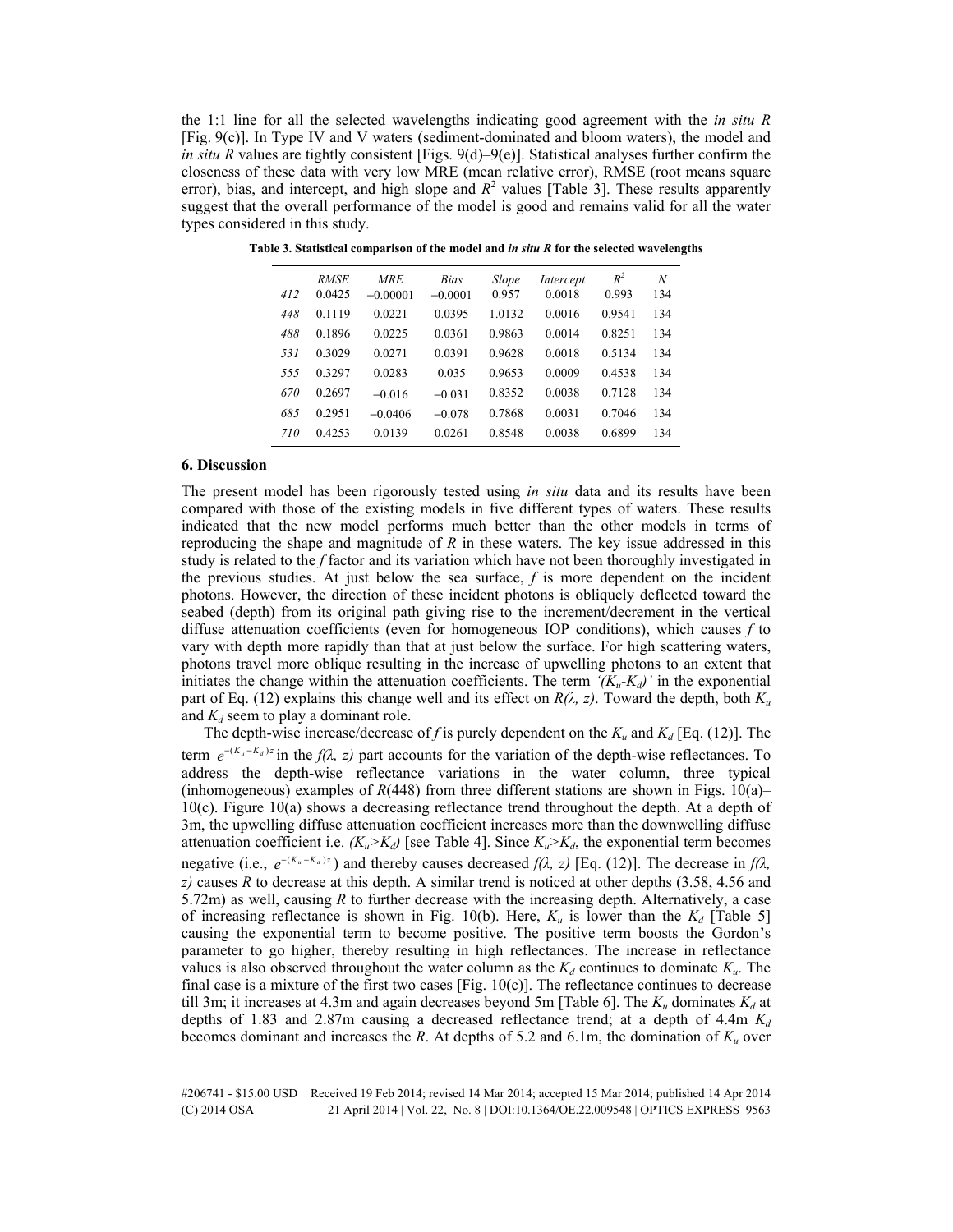$K_d$  results in the decreased *R* once again. The above phenomenon conveys that when the upwelling diffuse attenuation coefficient  $(K_u)$  is very high, the upwelling light is more attenuated and seizes the light escaping from its layer (particular depth). As a result, low reflectance is observed. Conversely, when  $K_d > K_u$ , the weaker  $K_u$  allows the upwelling light to escape and hence the increase in the reflectance is observed.

The *f* values for relatively clear and turbid waters (this study) are relatively lower than those already reported in the literature (for low chlorophyll Case I waters). As the *f* values are determined by the IOPs and light fields in the water column,  $K_u$  and  $K_d$  are the most appropriate terms to be considered in the model because they are determined by both the IOPs and diffuse light fields. From the above analyses we infer that  $K_u$  and  $K_d$  may be a responsible factor for the fluctuation of *f* values in bloom and turbid waters. For many oceanic waters, it was found that  $K_u \approx 2K_d$  [27,28]. However, our field measurements from relatively clear and turbid waters confirm that  $K_u$  is approximately equal to  $K_d$ , i.e.  $K_u \approx K_d$  [see Tables 4, 5, 6]. Since  $K_u$  is relatively lower than  $K_d$ , it gives a way for the light to escape in the upward direction to a greater extent. In addition, it is important to note that *f* varies with latitudes as well [27]. For the Irish Sea, for the overhead sun *f* ranges from 0.4 to 0.5 [28]. As the new model is based on the above evidences from a wide range of waters, it provides accurate estimates of *R* and its variations in different types of waters encountered within the study region (e.g., estuaries/lagoons, coastal and clear waters).



Fig. 10. Plots showing (a) decreasing, (b) increasing, (c) decreasing/increasing reflectance patterns for the wavelength 448nm.

Table 4. The variation of  $K_u$  and  $K_d$  for the decreasing subsurface reflectance [Fig. 10(a)]

| Depth(m) | $K_u$  | K.     | Case            | Result      |
|----------|--------|--------|-----------------|-------------|
| 0.24     | 0.7358 | 0.7917 | ٠               | -           |
| 3.00     | 0.7199 | 0.4719 | $K_{u} > K_{d}$ | R decreases |
| 3.58     | 0.9114 | 0.6319 | $K_{u} > K_{d}$ | R decreases |
| 4.56     | 1.0183 | 0.7175 | $K_v > K_d$     | R decreases |
| 5.72     | 09177  | 0.6750 | $K > K_d$       | R decreases |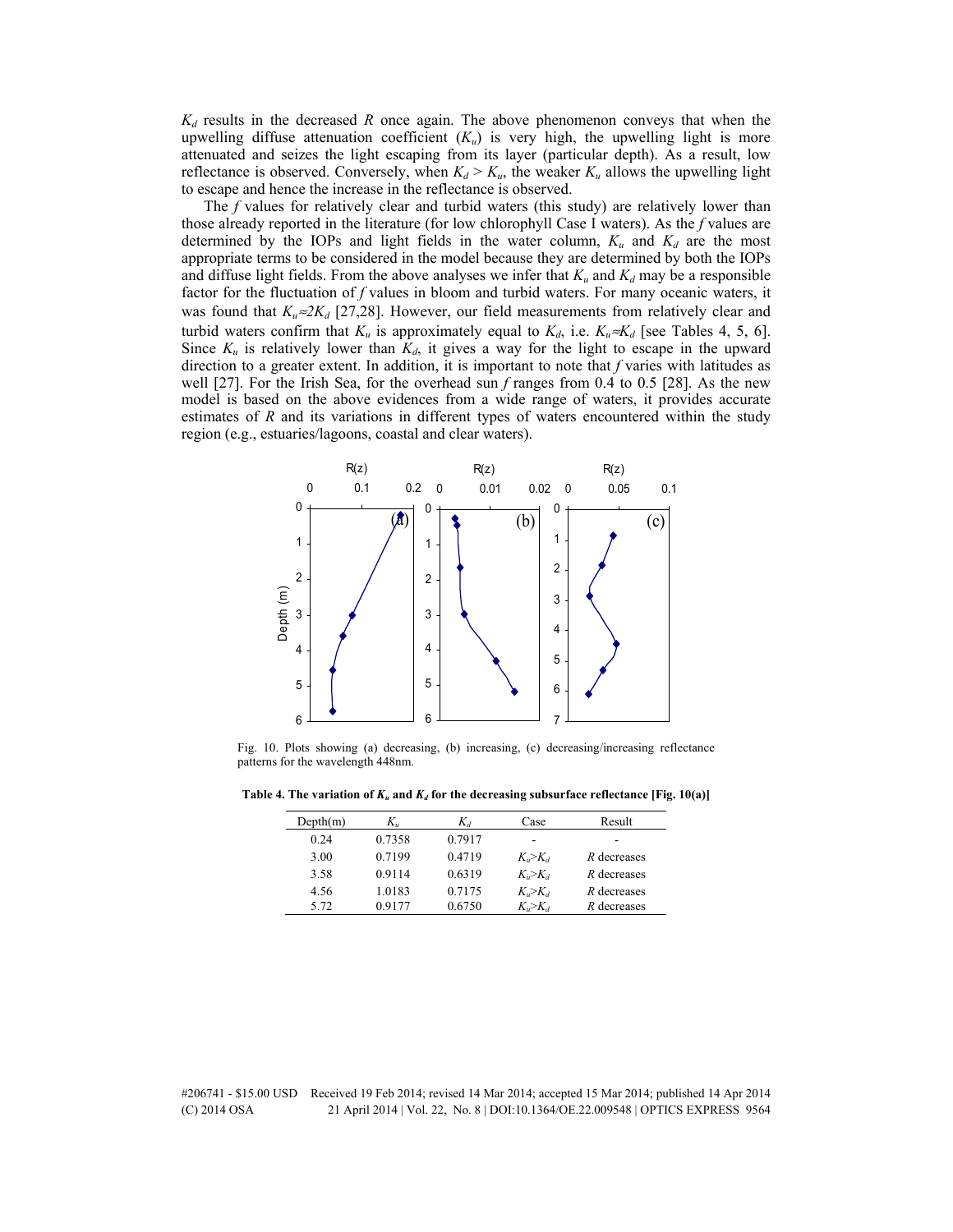| Depth(m) | $K_{u}$ | $K_d$  | Case              | Result        |
|----------|---------|--------|-------------------|---------------|
| 0.24     | 0.9345  | 1.4762 | ۰                 | -             |
| 0.46     | 0.9679  | 1.5380 | $K_u \leq K_d$    | $R$ increases |
| 1.64     | 1.1040  | 1.3252 | $K_u\!\!<\!\!K_d$ | $R$ increases |
| 2.97     | 1.2356  | 1.3578 | $K_u \leq K_d$    | $R$ increases |
| 4.31     | 0.8298  | 1.1501 | $K_u \leq K_d$    | $R$ increases |
| 5.17     | 0.9439  | 1.2681 | $K_u\!\!<\!\!K_d$ | R increases   |

**Table 5. The variation of**  $K_u$  **and**  $K_d$  **for the increasing subsurface reflectance [Fig. 10(b)]** 

Table 6. The variation of  $K_u$  and  $K_d$  for the decreasing/increasing subsurface reflectance **[Fig. 10(c)]** 

| Depth(m) | $K_u$  | $K_d$  | Case            | Result      |
|----------|--------|--------|-----------------|-------------|
| 0.87     | 0.9353 | 1.0064 | ۰               | -           |
| 1.83     | 1.3718 | 1.2111 | $K_{\nu} > K_d$ | R decreases |
| 2.87     | 1.5592 | 1.3060 | $K_{u} > K_{d}$ | R decreases |
| 4.43     | 1.7551 | 1.7716 | $K_u < K_d$     | R increases |
| 5.28     | 2.0269 | 1.9351 | $K_{u} > K_{d}$ | R decreases |
| 6.11     | 2.0269 | 1.7034 | $K_u > K_d$     | R decreases |

# **7. Conclusion**

In this paper, we have presented a novel model based on the large *in situ* data for computing subsurface irradiance reflectances in relatively clear, turbid and eutrophic waters. The key to such an improved model lies in the estimation of the *f* factor and its variation as a function of its dependent parameters throughout the water column. The model equation for *f* (just below the surface and subsurface) has been developed for different types of waters based on the solar angle, absorption coefficients and vertical attenuation coefficients of the upwelling and downwelling light fields. The results from the new model have shown excellent agreement with measurement data when compared to those of the existing models. These results further demonstrate that the parameter  $f$  is highly influenced by the absorption coefficients, solar zenith angle and downward and upward diffuse light fields in the water column. The new model is valid for homogeneous, inhomogeneous and stratified coastal/oceanic waters because of its improved parameterization based on the measurements from the various depths and water types. The advantage of the new model is that it does not require the bottom albedo for calculation of the reflectance at the ocean floor or at intermediate depths. Direct estimation of bottom albedo from field measurements is highly impossible due to its complexities and will introduce significant errors in the derived reflectance. Alternatively, consideration of the diffuse light fields, solar angle and IOPs in the model provides accurate (depth-wise) reflectances in the water column. Since the present model is dependent on the intermediate measurements, it may be considered as the drawback of the model. But generally for homogeneous waters, depth-wise measurements are absolutely not necessary, whereas for inhomogeneous/stratified waters the depth-wise measurements are necessary due to the variation of the IOPs. The effort made to study the influence of *f* on the reflectance provides satisfactory results (for just below the surface and throughout the water column) in a wide range of waters within the coastal and estuarine domains. Since the present model accounts for variations in *f*, many remote-sensing algorithms can be improved for coastal applications. The new model will have great significance for other applications including underwater imaging, diving and engineering operations.

#### **Acknowledgments**

This work was supported by grants from the NRB (Project Number OEC1112106NRBXPSHA). We would like to thank D. Rajasekhar, The Head, Vessel